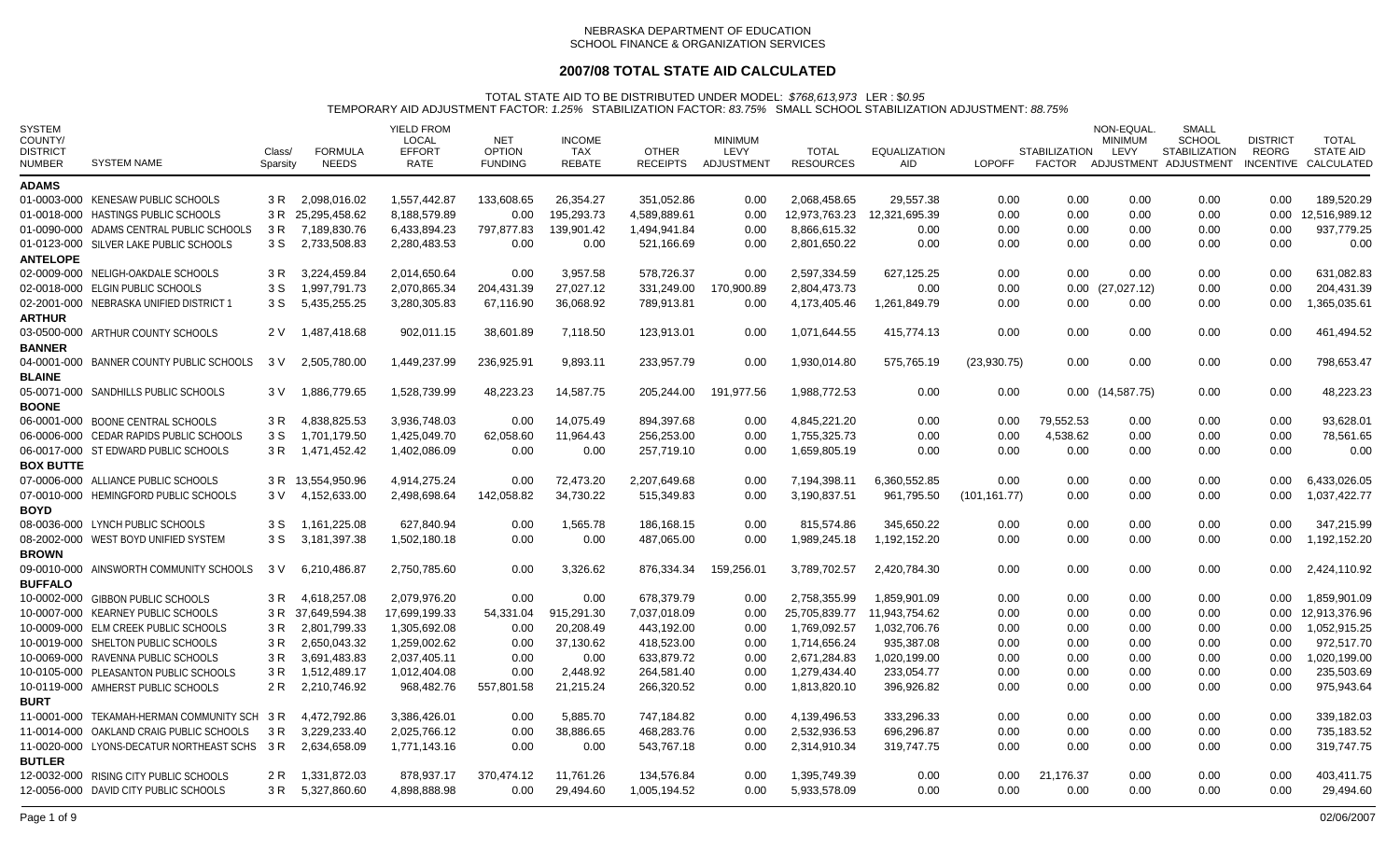## **2007/08 TOTAL STATE AID CALCULATED**

| <b>SYSTEM</b><br>COUNTY/<br><b>DISTRICT</b><br>NUMBER | <b>SYSTEM NAME</b>                        | Class/<br>Sparsity | <b>FORMULA</b><br><b>NEEDS</b> | <b>YIELD FROM</b><br><b>LOCAL</b><br><b>EFFORT</b><br><b>RATE</b> | <b>NET</b><br><b>OPTION</b><br><b>FUNDING</b> | <b>INCOME</b><br>TAX<br>REBATE | <b>OTHER</b><br><b>RECEIPTS</b> | <b>MINIMUM</b><br>LEVY<br>ADJUSTMENT | <b>TOTAL</b><br><b>RESOURCES</b> | <b>EQUALIZATION</b><br>AID. | <b>LOPOFF</b> | <b>STABILIZATION</b><br>FACTOR | NON-EQUAL.<br><b>MINIMUM</b><br>LEVY | <b>SMALL</b><br><b>SCHOOL</b><br><b>STABILIZATION</b><br>ADJUSTMENT ADJUSTMENT | <b>DISTRICT</b><br>REORG | <b>TOTAL</b><br><b>STATE AID</b><br>INCENTIVE CALCULATED |
|-------------------------------------------------------|-------------------------------------------|--------------------|--------------------------------|-------------------------------------------------------------------|-----------------------------------------------|--------------------------------|---------------------------------|--------------------------------------|----------------------------------|-----------------------------|---------------|--------------------------------|--------------------------------------|--------------------------------------------------------------------------------|--------------------------|----------------------------------------------------------|
| <b>BUTLER</b>                                         |                                           |                    |                                |                                                                   |                                               |                                |                                 |                                      |                                  |                             |               |                                |                                      |                                                                                |                          |                                                          |
| <b>CASS</b>                                           | 12-0502-000 EAST BUTLER PUBLIC SCHOOLS    | 3 R                | 2,587,319.15                   | 2,503,140.66                                                      | 0.00                                          | 0.00                           | 451,901.21                      | 123,839.59                           | 3,078,881.47                     | 0.00                        | 0.00          | 0.00                           | 0.00                                 | 0.00                                                                           | 0.00                     | 0.00                                                     |
|                                                       | 13-0001-000 PLATTSMOUTH COMMUNITY SCHOOL  | 3 R                | 13,817,491.34                  | 5,142,066.26                                                      | 241,781.40                                    | 244,718.49                     | 2,710,838.47                    | 0.00                                 | 8,339,404.63                     | 5,478,086.72                | 0.00          | 0.00                           | 0.00                                 | 0.00                                                                           | 0.00                     | 5,964,586.61                                             |
|                                                       | 13-0022-000 WEEPING WATER PUBLIC SCHOOLS  | 3 R                | 3,487,108.79                   | 1,657,363.07                                                      | 0.00                                          | 31,583.77                      | 822,954.00                      | 0.00                                 | 2,511,900.85                     | 975,207.95                  | 0.00          | 0.00                           | 0.00                                 | 0.00                                                                           | 0.00                     | 1,006,791.72                                             |
|                                                       | 13-0032-000 LOUISVILLE PUBLIC SCHOOLS     | 3 R                | 3,804,835.26                   | 3,254,685.74                                                      | 249,835.27                                    | 86,447.53                      | 666,974.23                      | 0.00                                 | 4,257,942.77                     | 0.00                        | 0.00          | 0.00                           | 0.00                                 | 0.00                                                                           | 0.00                     | 336,282.80                                               |
|                                                       | 13-0056-000 CONESTOGA PUBLIC SCHOOLS      | 3 R                | 5,176,970.87                   | 4,049,237.91                                                      | 0.00                                          | 30,555.84                      | 1,035,243.00                    | 0.00                                 | 5,115,036.75                     | 61,934.13                   | 0.00          | 0.00                           | 0.00                                 | 0.00                                                                           | 0.00                     | 92,489.97                                                |
|                                                       | 13-0097-000 ELMWOOD-MURDOCK PUBLIC SCHOC  | 3 R                | 3,528,284.13                   | 1,892,796.70                                                      | 103,379.88                                    | 48,616.42                      | 526,856.09                      | 0.00                                 | 2,571,649.09                     | 956,635.03                  | 0.00          | 0.00                           | 0.00                                 | 0.00                                                                           | 0.00                     | 1,108,631.34                                             |
| <b>CEDAR</b>                                          |                                           |                    |                                |                                                                   |                                               |                                |                                 |                                      |                                  |                             |               |                                |                                      |                                                                                |                          |                                                          |
|                                                       | 14-0008-000 HARTINGTON PUBLIC SCHOOLS     | 3 R                | 2,754,879.23                   | 2,684,859.28                                                      | 0.00                                          | 26,700.09                      | 768,077.00                      | 0.00                                 | 3,479,636.37                     | 0.00                        | 0.00          | 0.00                           | 0.00                                 | 0.00                                                                           | 0.00                     | 26,700.09                                                |
|                                                       | 14-0045-000 RANDOLPH PUBLIC SCHOOLS       | 3 R                | 2,948,309.73                   | 2,138,519.13                                                      | 0.00                                          | 0.00                           | 455,399.46                      | 0.00                                 | 2,593,918.59                     | 354,391.13                  | 0.00          | 24,981.75                      | 0.00                                 | 0.00                                                                           | 0.00                     | 379,372.88                                               |
|                                                       | 14-0054-000 LAUREL-CONCORD PUBLIC SCHOOLS | 3 R                | 2,958,946.23                   | 2,059,539.02                                                      | 0.00                                          | 4,138.55                       | 451,529.83                      | 0.00                                 | 2,515,207.40                     | 443,738.83                  | 0.00          | 0.00                           | 0.00                                 | 0.00                                                                           | 0.00                     | 447,877.38                                               |
|                                                       | 14-0101-000 WYNOT PUBLIC SCHOOLS          | 3 R                | 1,230,501.50                   | 591,187.76                                                        | 2,929.24                                      | 9,274.70                       | 229,859.27                      | 0.00                                 | 833,250.98                       | 397,250.52                  | 0.00          | 21,019.52                      | 0.00                                 | 0.00                                                                           | 0.00                     | 430,473.99                                               |
|                                                       | 14-0541-000 COLERIDGE COMMUNITY SCHOOLS   | 3 R                | 1,117,059.11                   | 1,052,595.98                                                      | 0.00                                          | 2,881.83                       | 249,494.00                      | 0.00                                 | 1,304,971.82                     | 0.00                        | 0.00          | 25,158.57                      | 0.00                                 | 0.00                                                                           | 0.00                     | 28,040.41                                                |
| <b>CHASE</b>                                          |                                           |                    |                                |                                                                   |                                               |                                |                                 |                                      |                                  |                             |               |                                |                                      |                                                                                |                          |                                                          |
|                                                       | 15-0010-000 CHASE COUNTY SCHOOLS          | 3 S                | 5.673.981.88                   | 4.265.852.55                                                      | 58.352.05                                     | 68,061.26                      | 712.189.79                      | 0.00                                 | 5,104,455.66                     | 569.526.23                  | 0.00          | 0.00                           | 0.00                                 | 0.00                                                                           | 0.00                     | 695.939.54                                               |
|                                                       | 15-0536-000 WAUNETA-PALISADE PUBLIC SCHS  | 3 V                | 2,895,701.93                   | 1,566,173.15                                                      | 0.00                                          | 0.00                           | 318,827.03                      | 0.00                                 | 1,885,000.18                     | 1,010,701.74                | 0.00          | 0.00                           | 0.00                                 | 0.00                                                                           | 0.00                     | 1,010,701.74                                             |
| <b>CHERRY</b>                                         |                                           |                    |                                |                                                                   |                                               |                                |                                 |                                      |                                  |                             |               |                                |                                      |                                                                                |                          |                                                          |
|                                                       | 16-0006-000 VALENTINE COMMUNITY SCHOOLS   | 3 V                | 8,389,086.65                   | 5,235,718.15                                                      | 0.00                                          | 0.00                           | 1,139,577.66                    | 0.00                                 | 6,375,295.80                     | 2,013,790.85                | 0.00          | 0.00                           | 0.00                                 | 0.00                                                                           | 0.00                     | 2,013,790.85                                             |
|                                                       | 16-0030-000 CODY-KILGORE PUBLIC SCHS      | 2 V                | 2,003,558.95                   | 636,261.05                                                        | 113,746.65                                    | 9,471.26                       | 282,386.92                      | 0.00                                 | 1,041,865.88                     | 961,693.07                  | 0.00          | 0.00                           | 0.00                                 | 0.00                                                                           | 0.00                     | 1,084,910.98                                             |
| <b>CHEYENNE</b>                                       |                                           |                    |                                |                                                                   |                                               |                                |                                 |                                      |                                  |                             |               |                                |                                      |                                                                                |                          |                                                          |
|                                                       | 17-0001-000 SIDNEY PUBLIC SCHOOLS         | 3 R                | 9,659,909.99                   | 4,163,670.51                                                      | 0.00                                          | 84,553.41                      | 1,553,145.79                    | 0.00                                 | 5,801,369.71                     | 3,858,540.29                | 0.00          | 0.00                           | 0.00                                 | 0.00                                                                           | 0.00                     | 3,943,093.69                                             |
|                                                       | 17-0003-000 LEYTON PUBLIC SCHOOLS         | 3 V                | 3.282.322.63                   | 1,962,575.86                                                      | 0.00                                          | 17,977.86                      | 330,760.15                      | 0.00                                 | 2,311,313.87                     | 971,008.75                  | 0.00          | 0.00                           | 0.00                                 | 0.00                                                                           | 0.00                     | 988,986.61                                               |
|                                                       | 17-0009-000 POTTER-DIX PUBLIC SCHOOLS     | 3 V                | 2,522,619.58                   | 1,385,427.45                                                      | 42,727.07                                     | 20,658.48                      | 363,986.20                      | 0.00                                 | 1,812,799.20                     | 709,820.38                  | 0.00          | 0.00                           | 0.00                                 | 0.00                                                                           | 0.00                     | 773,205.93                                               |
| <b>CLAY</b>                                           |                                           |                    |                                |                                                                   |                                               |                                |                                 |                                      |                                  |                             |               |                                |                                      |                                                                                |                          |                                                          |
|                                                       | 18-0002-000 SUTTON PUBLIC SCHOOLS         | 3 R                | 3,131,280.12                   | 2,443,932.67                                                      | 0.00                                          | 11,988.88                      | 463,441.30                      | 0.00                                 | 2,919,362.86                     | 211,917.26                  | 0.00          | 0.00                           | 0.00                                 | 0.00                                                                           | 0.00                     | 223,906.14                                               |
|                                                       | 18-0011-000 HARVARD PUBLIC SCHOOLS        | 3 R                | 2,244,885.95                   | 1,137,656.27                                                      | 0.00                                          | 9,906.59                       | 399,405.00                      | 0.00                                 | 1,546,967.87                     | 697,918.08                  | 0.00          | 0.00                           | 0.00                                 | 0.00                                                                           | 0.00                     | 707,824.68                                               |
|                                                       | 18-0070-000 CLAY CENTER PUBLIC SCHOOLS    | 3 R                | 1,665,390.00                   | 936,157.70                                                        | 18,481.98                                     | 20,589.86                      | 277,793.00                      | 0.00                                 | 1,253,022.54                     | 412,367.46                  | 0.00          | 0.00                           | 0.00                                 | 0.00                                                                           | 0.00                     | 451,439.30                                               |
| <b>COLFAX</b>                                         |                                           |                    |                                |                                                                   |                                               |                                |                                 |                                      |                                  |                             |               |                                |                                      |                                                                                |                          |                                                          |
|                                                       | 19-0039-000 LEIGH COMMUNITY SCHOOLS       | 3 R                | 1,438,894.38                   | 1.464.807.43                                                      | 0.00                                          | 15.603.79                      | 244.947.13                      | 0.00                                 | 1.725.358.35                     | 0.00                        | 0.00          | 0.00                           | 0.00                                 | 0.00                                                                           | 0.00                     | 15.603.79                                                |
|                                                       | 19-0058-000 CLARKSON PUBLIC SCHOOLS       | 3 R                | 1,976,831.15                   | 1,410,717.61                                                      | 22,197.02                                     | 25,214.41                      | 280,881.46                      | 0.00                                 | 1,739,010.50                     | 237,820.65                  | 0.00          | 0.00                           | 0.00                                 | 0.00                                                                           | 0.00                     | 285,232.08                                               |
|                                                       | 19-0059-000 HOWELLS PUBLIC SCHOOLS        | 3 R                | 1,780,072.73                   | 1,230,438.23<br>5,582,999.34                                      | 107,003.93                                    | 21,231.03                      | 249,445.04                      | 0.00                                 | 1.608.118.23                     | 171,954.51                  | 0.00          | 0.00                           | 0.00                                 | 0.00<br>0.00                                                                   | 0.00<br>0.00             | 300.189.46<br>5,617,995.49                               |
| <b>CUMING</b>                                         | 19-0123-000 SCHUYLER COMMUNITY SCHOOLS    |                    | 3 R 12,607,444.60              |                                                                   | 0.00                                          | 0.00                           | 1,406,449.77                    | 0.00                                 | 6,989,449.11                     | 5,617,995.49                | 0.00          | 0.00                           | 0.00                                 |                                                                                |                          |                                                          |
|                                                       | 20-0001-000 WEST POINT PUBLIC SCHOOLS     | 3 R                |                                | 4,927,968.71                                                      | 0.00                                          | 48,261.87                      |                                 | 0.00                                 | 6,293,522.17                     |                             | 0.00          | 0.00                           |                                      |                                                                                | 0.00                     |                                                          |
|                                                       | 20-0020-000 BANCROFT-ROSALIE COMM SCHOOLS | 3 R                | 5,762,146.57<br>2,377,352.47   | 1,380,047.98                                                      | 380,212.18                                    | 20,486.49                      | 1,317,291.60<br>278,288.35      | 0.00                                 | 2,059,035.00                     | 0.00<br>318,317.47          | 0.00          | 0.00                           | 0.00<br>0.00                         | 0.00<br>0.00                                                                   | 0.00                     | 48,261.87<br>719,016.14                                  |
|                                                       | 20-0030-000 WISNER-PILGER PUBLIC SCHOOLS  | 3 R                | 4,056,928.95                   | 2,960,343.46                                                      | 312,369.63                                    | 55,936.79                      | 667,348.52                      | 0.00                                 | 3,995,998.39                     | 60,930.56                   | 0.00          | 0.00                           | 0.00                                 | 0.00                                                                           | 0.00                     | 429,236.97                                               |
| <b>CUSTER</b>                                         |                                           |                    |                                |                                                                   |                                               |                                |                                 |                                      |                                  |                             |               |                                |                                      |                                                                                |                          |                                                          |
|                                                       | 21-0015-000 ANSELMO-MERNA PUBLIC SCHOOLS  | 3 S                | 2.622.234.29                   | 1.958.120.94                                                      | 0.00                                          | 0.00                           | 348.023.33                      | 0.00                                 | 2.306.144.27                     | 316.090.02                  | 0.00          | 0.00                           | 0.00                                 | 0.00                                                                           | 0.00                     | 316.090.02                                               |
|                                                       | 21-0025-000 BROKEN BOW PUBLIC SCHOOLS     | 3 R                | 6,699,501.93                   | 3,336,526.23                                                      | 51,751.89                                     | 88,580.93                      | 1,040,953.12                    | 0.00                                 | 4,517,812.17                     | 2,181,689.76                | 0.00          | 0.00                           | 0.00                                 | 0.00                                                                           | 0.00                     | 2,322,022.58                                             |
|                                                       | 21-0044-000 ANSLEY PUBLIC SCHOOLS         | 3 S                | 2,329,923.14                   | 1,123,087.62                                                      | 0.00                                          | 0.00                           | 325.406.22                      | 0.00                                 | 1,448,493.84                     | 881,429.31                  | 0.00          | 0.00                           | 0.00                                 | 0.00                                                                           | 0.00                     | 881,429.31                                               |
|                                                       | 21-0084-000 SARGENT PUBLIC SCHOOLS        | 3 S                | 1,858,731.70                   | 1,252,043.83                                                      | 0.00                                          | 0.00                           | 210,058.94                      | 0.00                                 | 1,462,102.77                     | 396,628.93                  | 0.00          | 0.00                           | 0.00                                 | 0.00                                                                           | 0.00                     | 396,628.93                                               |
|                                                       |                                           |                    |                                |                                                                   |                                               |                                |                                 |                                      |                                  |                             |               |                                |                                      |                                                                                |                          |                                                          |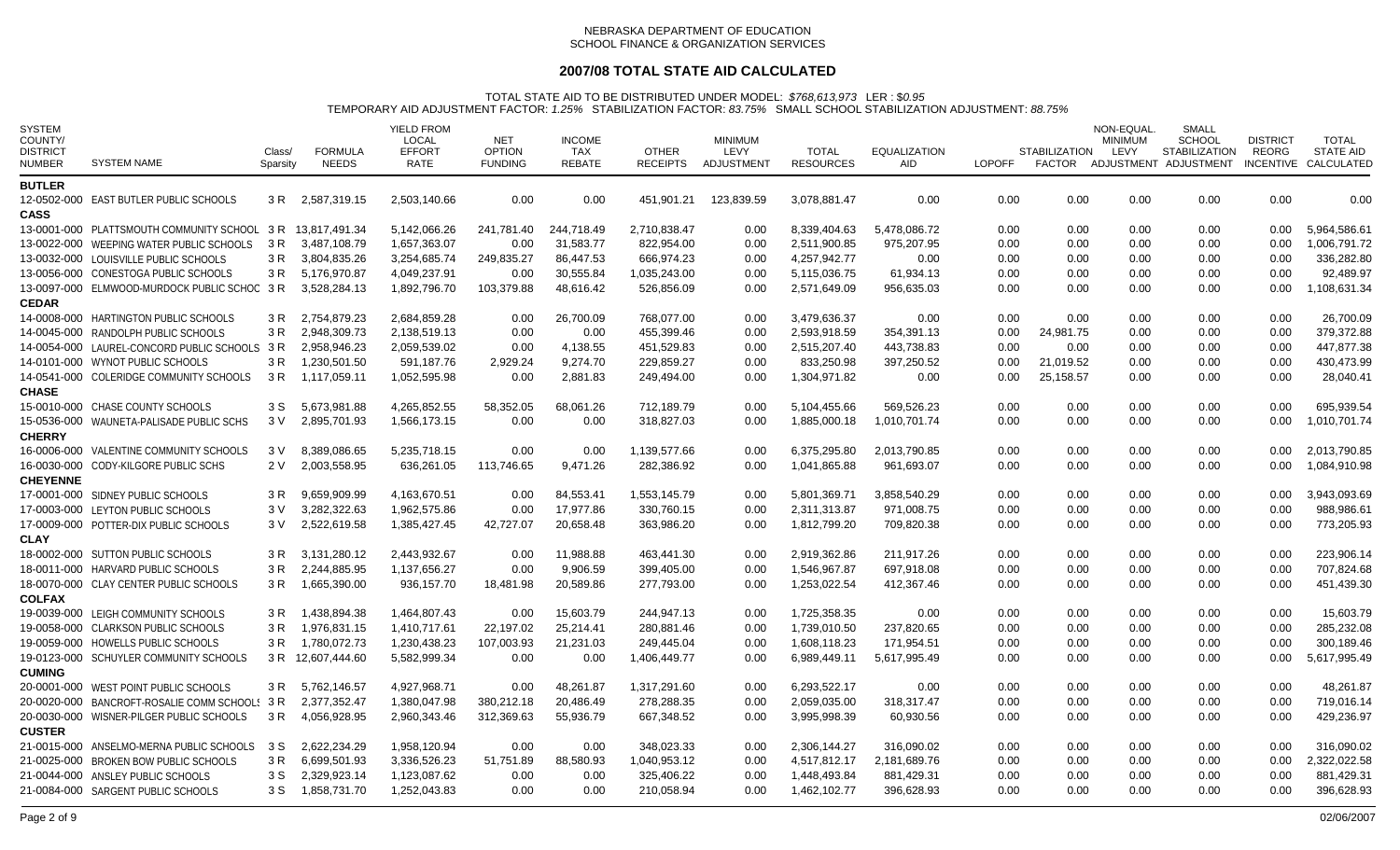## **2007/08 TOTAL STATE AID CALCULATED**

| <b>SYSTEM</b><br>COUNTY/<br><b>DISTRICT</b><br><b>NUMBER</b> | <b>SYSTEM NAME</b>                             | Class/<br>Sparsity | <b>FORMULA</b><br><b>NEEDS</b> | <b>YIELD FROM</b><br><b>LOCAL</b><br><b>EFFORT</b><br>RATE | <b>NET</b><br><b>OPTION</b><br><b>FUNDING</b> | <b>INCOME</b><br>TAX<br><b>REBATE</b> | <b>OTHER</b><br><b>RECEIPTS</b> | <b>MINIMUM</b><br>LEVY<br>ADJUSTMENT | <b>TOTAL</b><br><b>RESOURCES</b> | <b>EQUALIZATION</b><br><b>AID</b> | <b>LOPOFF</b> | <b>STABILIZATION</b> | NON-EQUAL<br><b>MINIMUM</b><br>LEVY | SMALL<br><b>SCHOOL</b><br><b>STABILIZATION</b><br>FACTOR ADJUSTMENT ADJUSTMENT | <b>DISTRICT</b><br>REORG | <b>TOTAL</b><br><b>STATE AID</b><br>INCENTIVE CALCULATED |
|--------------------------------------------------------------|------------------------------------------------|--------------------|--------------------------------|------------------------------------------------------------|-----------------------------------------------|---------------------------------------|---------------------------------|--------------------------------------|----------------------------------|-----------------------------------|---------------|----------------------|-------------------------------------|--------------------------------------------------------------------------------|--------------------------|----------------------------------------------------------|
| <b>CUSTER</b>                                                |                                                |                    |                                |                                                            |                                               |                                       |                                 |                                      |                                  |                                   |               |                      |                                     |                                                                                |                          |                                                          |
|                                                              | 21-0089-000 ARNOLD PUBLIC SCHOOLS              | 3 V                | 1,956,787.96                   | 1,346,354.18                                               | 0.00                                          | 0.00                                  | 236,679.50                      | 0.00                                 | 1,583,033.68                     | 373,754.28                        | 0.00          | 0.00                 | 0.00                                | 0.00                                                                           | 0.00                     | 373,754.28                                               |
|                                                              | 21-0180-000 CALLAWAY PUBLIC SCHOOLS            | 3 S                | 2.363.109.48                   | 1.567.280.32                                               | 0.00                                          | 0.00                                  | 309.652.74                      | 0.00                                 | 1,876,933.07                     | 486.176.41                        | 0.00          | 0.00                 | 0.00                                | 0.00                                                                           | 0.00                     | 486.176.41                                               |
| <b>DAKOTA</b>                                                |                                                |                    |                                |                                                            |                                               |                                       |                                 |                                      |                                  |                                   |               |                      |                                     |                                                                                |                          |                                                          |
|                                                              | 22-0011-000 SO SIOUX CITY COMMUNITY SCHS       |                    | 3 R 30.563.554.09              | 6.947.453.13                                               | 0.00                                          | 0.00                                  | 4.643.322.88                    | 0.00                                 | 11.590.776.01                    | 18.972.778.08                     | 0.00          | 0.00                 | 0.00                                | 0.00                                                                           | 0.00                     | 18.972.778.08                                            |
|                                                              | 22-0031-000 HOMER COMMUNITY SCHOOLS            | 3 R                | 3,242,976.05                   | 1,625,208.35                                               | 360,321.36                                    | 26,554.60                             | 458,097.78                      | 0.00                                 | 2,470,182.09                     | 772,793.96                        | 0.00          | 0.00                 | 0.00                                | 0.00                                                                           | 0.00                     | 1,159,669.92                                             |
| <b>DAWES</b>                                                 |                                                |                    |                                |                                                            |                                               |                                       |                                 |                                      |                                  |                                   |               |                      |                                     |                                                                                |                          |                                                          |
|                                                              | 23-0002-000 CHADRON PUBLIC SCHOOLS             | 3 S                | 8,897,344.02                   | 2,978,258.68                                               | 14,997.55                                     | 103,894.69                            | 1,172,109.37                    | 36,993.11                            | 4,306,253.40                     | 4,591,090.62                      | 0.00          | 0.00                 | 0.00                                | 0.00                                                                           | 0.00                     | 4,709,982.86                                             |
|                                                              | 23-0071-000 CRAWFORD PUBLIC SCHOOLS            | 3 S                | 2,518,187.88                   | 1,423,495.13                                               | 100,213.14                                    | 24,788.36                             | 447,646.79                      | 0.00                                 | 1,996,143.42                     | 522,044.46                        | 0.00          | 0.00                 | 0.00                                | 0.00                                                                           | 0.00                     | 647,045.96                                               |
| <b>DAWSON</b>                                                |                                                |                    |                                |                                                            |                                               |                                       |                                 |                                      |                                  |                                   |               |                      |                                     |                                                                                |                          |                                                          |
|                                                              | 24-0001-000 LEXINGTON PUBLIC SCHOOLS           |                    | 3 R 22,856,680.34              | 5,325,848.69                                               | 0.00                                          | 0.00                                  | 2,456,622.62                    | 0.00                                 | 7,782,471.32                     | 15,074,209.02                     | 0.00          | 0.00                 | 0.00                                | 0.00                                                                           | 0.00                     | 15,074,209.02                                            |
|                                                              | 24-0004-000 OVERTON PUBLIC SCHOOLS             | 3 R                | 2,432,612.70                   | 1,192,715.56                                               | 340,587.92                                    | 20,710.89                             | 295,014.16                      | 0.00                                 | 1,849,028.53                     | 583,584.17                        | 0.00          | 0.00                 | 0.00                                | 0.00                                                                           | 0.00                     | 944,882.99                                               |
|                                                              | 24-0011-000 COZAD CITY SCHOOLS                 | 3 R                | 8,008,289.10                   | 3,627,700.62                                               | 232,361.20                                    | 88,720.85                             | 1,238,665.61                    | 0.00                                 | 5,187,448.28                     | 2,820,840.82                      | 0.00          | 0.00                 | 0.00                                | 0.00                                                                           | 0.00                     | 3,141,922.87                                             |
|                                                              | 24-0020-000 GOTHENBURG PUBLIC SCHOOLS          | 3 R                | 6,659,498.50                   | 3,371,012.16                                               | 0.00                                          | 48,209.99                             | 867,083.42                      | 0.00                                 | 4.286.305.56                     | 2,373,192.94                      | 0.00          | 0.00                 | 0.00                                | 0.00                                                                           | 0.00                     | 2,421,402.93                                             |
|                                                              | 24-0101-000 SUMNER-EDDYVILLE-MILLER SCHS       | 3 S                | 2,008,002.79                   | 1,167,546.23                                               | 0.00                                          | 0.00                                  | 217,719.08                      | 0.00                                 | 1,385,265.31                     | 622,737.48                        | 0.00          | 0.00                 | 0.00                                | 0.00                                                                           | 0.00                     | 622,737.48                                               |
| <b>DEUEL</b>                                                 |                                                |                    |                                |                                                            |                                               |                                       |                                 |                                      |                                  |                                   |               |                      |                                     |                                                                                |                          |                                                          |
|                                                              | 25-0025-000 CREEK VALLEY SCHOOLS               | 3 V                | 3,387,183.76                   | 1,936,704.65                                               | 0.00                                          | 0.00                                  | 492,324.92                      | 0.00                                 | 2,429,029.57                     | 958,154.19                        | 0.00          | 0.00                 | 0.00                                | 0.00                                                                           | 0.00                     | 958,154.19                                               |
|                                                              | 25-0095-000 SOUTH PLATTE PUBLIC SCHOOLS        | 3 S                | 1,192,608.80                   | 1,590,583.16                                               | 0.00                                          | 3,491.13                              | 270,187.37                      | 0.00                                 | 1,864,261.66                     | 0.00                              | 0.00          | 0.00                 | 0.00                                | 0.00                                                                           | 0.00                     | 3,491.13                                                 |
| <b>DIXON</b>                                                 |                                                |                    |                                |                                                            |                                               |                                       |                                 |                                      |                                  |                                   |               |                      |                                     |                                                                                |                          |                                                          |
|                                                              | 26-0001-000 PONCA PUBLIC SCHOOLS               | 3 R                | 3,451,523.19                   | 1,468,020.46                                               | 366,615.08                                    | 29,218.16                             | 428,175.18                      | 0.00                                 | 2,292,028.88                     | 1,159,494.31                      | 0.00          | 0.00                 | 0.00                                | 0.00                                                                           | 0.00                     | 1,555,327.55                                             |
|                                                              | 26-0024-000 NEWCASTLE PUBLIC SCHOOLS           | 3 R                | 1,314,673.01                   | 792,256.25                                                 | 17,178.44                                     | 14,764.61                             | 196,324.51                      | 0.00                                 | 1.020.523.81                     | 294.149.20                        | 0.00          | 0.00                 | 0.00                                | 0.00                                                                           | 0.00                     | 326.092.25                                               |
|                                                              | 26-0070-000 ALLEN CONSOLIDATED SCHOOLS         | 3 R                | 1,738,370.01                   | 967,145.50                                                 | 0.00                                          | 0.00                                  | 189,685.00                      | 0.00                                 | 1,156,830.50                     | 581,539.51                        | 0.00          | 0.00                 | 0.00                                | 0.00                                                                           | 0.00                     | 581,539.51                                               |
|                                                              | 26-0561-000 EMERSON-HUBBARD PUBLIC SCHOOL      | 3 R                | 2.830.763.73                   | 1,463,066.98                                               | 0.00                                          | 0.00                                  | 372.682.11                      | 0.00                                 | 1,835,749.09                     | 995,014.65                        | 0.00          | 0.00                 | 0.00                                | 0.00                                                                           | 0.00                     | 995,014.65                                               |
| <b>DODGE</b>                                                 |                                                |                    |                                |                                                            |                                               |                                       |                                 |                                      |                                  |                                   |               |                      |                                     |                                                                                |                          |                                                          |
|                                                              | 27-0001-000 FREMONT PUBLIC SCHOOLS             | 3 R                | 35,405,633.18                  | 15,795,166.01                                              | 0.00                                          | 367,514.78                            | 5,136,095.67                    | 0.00                                 | 21,298,776.47                    | 14,106,856.71                     | 0.00          | 0.00                 | 0.00                                | 0.00                                                                           | 0.00                     | 14,474,371.50                                            |
|                                                              | 27-0046-000 DODGE PUBLIC SCHOOLS               | 3 R                | 1,300,466.76                   | 1,254,195.61                                               | 19,272.60                                     | 34,231.28                             | 285,867.26                      | 0.00                                 | 1,593,566.76                     | 0.00                              | 0.00          | 0.00                 | 0.00                                | 0.00                                                                           | 0.00                     | 53,503.88                                                |
|                                                              | 27-0062-000 SCRIBNER-SNYDER COMMUNITY SCH      | 3 R                | 2,371,552.63                   | 1,917,592.91                                               | 0.00                                          | 6,035.04                              | 398,209.25                      | 0.00                                 | 2,321,837.20                     | 49,715.43                         | 0.00          | 0.00                 | 0.00                                | 108,118.43                                                                     | 0.00                     | 163,868.90                                               |
|                                                              | 27-0594-000 LOGAN VIEW PUBLIC SCHOOLS          | 3 R                | 5,100,716.46                   | 3,318,859.47                                               | 156,858.42                                    | 62,133.32                             | 871,313.00                      | 0.00                                 | 4,409,164.21                     | 691,552.25                        | 0.00          | 0.00                 | 0.00                                | 0.00                                                                           | 0.00                     | 910,543.99                                               |
|                                                              | 27-0595-000 NORTH BEND CENTRAL PUBLIC SCHS 3 R |                    | 3,811,324.45                   | 3,879,395.71                                               | 16,842.69                                     | 53,932.74                             | 716,076.15                      | 395,290.00                           | 5,061,537.29                     | 0.00                              | 0.00          | $0.00\,$             | (53, 932.74)                        | 0.00                                                                           | 0.00                     | 16,842.69                                                |
| <b>DOUGLAS</b>                                               |                                                |                    |                                |                                                            |                                               |                                       |                                 |                                      |                                  |                                   |               |                      |                                     |                                                                                |                          |                                                          |
|                                                              | 28-0001-000 OMAHA PUBLIC SCHOOLS               |                    | 5 R 384,001,826.51             | 169,185,300.03                                             |                                               | 0.00 4.979.952.41                     | 64,590,876.82                   | 0.00                                 | 238,756,129.26 145,245,697.25    |                                   | 0.00          | 0.00                 | 0.00                                | 0.00                                                                           |                          | 0.00 150,225,649.65                                      |
|                                                              | 28-0010-000 ELKHORN PUBLIC SCHOOLS             |                    | 3 R 31,894,344.90              | 26,084,272.36                                              | 0.00                                          | 704,260.50                            | 5,393,860.00                    | 0.00                                 | 32,182,392.86                    | 0.00                              | 0.00          | 0.00                 | 0.00                                | 0.00                                                                           | 0.00                     | 704,260.50                                               |
|                                                              | 28-0015-000 DOUGLAS CO WEST COMMUNITY SCH      | 3 R                | 5,360,509.04                   | 4,806,237.51                                               | 0.00                                          | 142,738.06                            | 1,280,412.44                    | 0.00                                 | 6,229,388.01                     | 0.00                              | 0.00          | 0.00                 | 0.00                                | 0.00                                                                           | 0.00                     | 142,738.06                                               |
|                                                              | 28-0017-000 MILLARD PUBLIC SCHOOLS             |                    | 3 R 162,255,320.63             | 79,807,284.21                                              | 5,356,515.92 4,350,642.53                     |                                       | 26,275,891.69                   | $0.00\,$                             | 115,790,334.36                   | 46,464,986.27                     | 0.00          | 0.00                 | 0.00                                | 0.00                                                                           | 0.00                     | 56,172,144.72                                            |
|                                                              | 28-0054-000 RALSTON PUBLIC SCHOOLS             |                    | 3 R 25,893,735.02              | 13,607,014.99                                              | 2,268,704.05                                  | 386,203.17                            | 4,710,431.00                    | 0.00                                 | 20,972,353.21                    | 4,921,381.81                      | 0.00          | 0.00                 | 0.00                                | 0.00                                                                           | 0.00                     | 7,576,289.04                                             |
|                                                              | 28-0059-000 BENNINGTON PUBLIC SCHOOLS          | 3 R                | 6,285,368.32                   | 4,647,751.56                                               | 0.00                                          | 153,072.40                            | 1,063,611.74                    | 0.00                                 | 5,864,435.69                     | 420,932.63                        | 0.00          | 0.00                 | 0.00                                | 0.00                                                                           | 0.00                     | 574,005.02                                               |
|                                                              | 28-0066-000 WESTSIDE COMMUNITY SCHOOLS         |                    | 3 R 47,031,851.34              | 28,788,761.29 12,006,072.22 1,433,496.48                   |                                               |                                       | 7,443,694.00                    | 0.00                                 | 49,672,023.99                    | 0.00                              | 0.00          | 0.00                 | 0.00                                | 0.00                                                                           |                          | 0.00 13,439,568.70                                       |
| <b>DUNDY</b>                                                 |                                                |                    |                                |                                                            |                                               |                                       |                                 |                                      |                                  |                                   |               |                      |                                     |                                                                                |                          |                                                          |
|                                                              | 29-0117-000 DUNDY COUNTY PUBLIC SCHOOLS        | 3 V                | 4.266.773.83                   | 2,505,411.01                                               | 0.00                                          | 18,699.53                             | 530,273.03                      | 0.00                                 | 3,054,383.57                     | 1,212,390.25                      | (203, 414.75) | 0.00                 | 0.00                                | 0.00                                                                           | 0.00                     | 1,027,675.04                                             |
| <b>FILLMORE</b>                                              |                                                |                    |                                |                                                            |                                               |                                       |                                 |                                      |                                  |                                   |               |                      |                                     |                                                                                |                          |                                                          |
|                                                              | 30-0001-000 EXETER-MILLIGAN PUBLIC SCHOOLS     | 3 R                | 2,249,797.05                   | 1,982,435.78                                               | 0.00                                          | 1,685.65                              | 444,052.66                      | 0.00                                 | 2,428,174.08                     | 0.00                              | 0.00          | 0.00                 | 0.00                                | 0.00                                                                           | 0.00                     | 1,685.65                                                 |
|                                                              | 30-0025-000 FILLMORE CENTRAL PUBLIC SCHS       | 3 R                | 5,486,782.57                   | 3,431,270.42                                               | 0.00                                          | 14,355.87                             | 1,377,468.55                    | 0.00                                 | 4,823,094.84                     | 663,687.73                        | 0.00          | 0.00                 | 0.00                                | 0.00                                                                           | 0.00                     | 678,043.60                                               |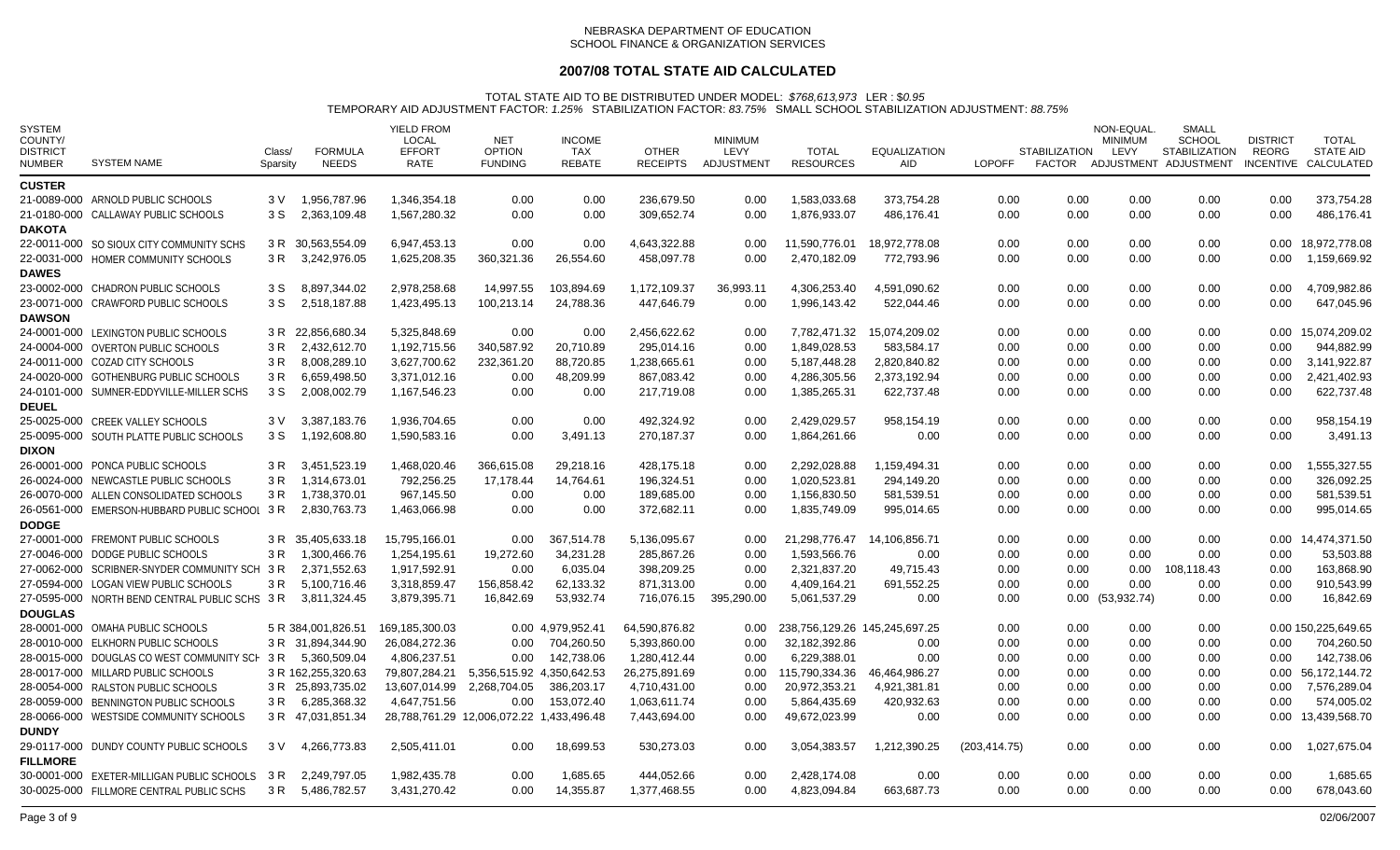## **2007/08 TOTAL STATE AID CALCULATED**

| <b>SYSTEM</b><br>COUNTY/<br><b>DISTRICT</b><br><b>NUMBER</b> | <b>SYSTEM NAME</b>                         | Class/<br>Sparsity | <b>FORMULA</b><br><b>NEEDS</b> | <b>YIELD FROM</b><br><b>LOCAL</b><br><b>EFFORT</b><br><b>RATE</b> | <b>NET</b><br><b>OPTION</b><br><b>FUNDING</b> | <b>INCOME</b><br>TAX<br><b>REBATE</b> | <b>OTHER</b><br><b>RECEIPTS</b> | <b>MINIMUM</b><br>LEVY<br>ADJUSTMENT | <b>TOTAL</b><br><b>RESOURCES</b> | <b>EQUALIZATION</b><br><b>AID</b> | <b>LOPOFF</b> | <b>STABILIZATION</b><br>FACTOR | NON-EQUAL.<br>MINIMUM<br>LEVY | SMALL<br><b>SCHOOL</b><br><b>STABILIZATION</b><br>ADJUSTMENT ADJUSTMENT | <b>DISTRICT</b><br>REORG | <b>TOTAL</b><br><b>STATE AID</b><br>INCENTIVE CALCULATED |
|--------------------------------------------------------------|--------------------------------------------|--------------------|--------------------------------|-------------------------------------------------------------------|-----------------------------------------------|---------------------------------------|---------------------------------|--------------------------------------|----------------------------------|-----------------------------------|---------------|--------------------------------|-------------------------------|-------------------------------------------------------------------------|--------------------------|----------------------------------------------------------|
| <b>FILLMORE</b>                                              |                                            |                    |                                |                                                                   |                                               |                                       |                                 |                                      |                                  |                                   |               |                                |                               |                                                                         |                          |                                                          |
|                                                              | 30-0054-000 SHICKLEY PUBLIC SCHOOLS        | 3 S                | 1,371,815.31                   | 1,440,048.76                                                      | 27,303.01                                     | 26,137.55                             | 228,553.45                      | 0.00                                 | 1,722,042.76                     | 0.00                              | 0.00          | 0.00                           | 0.00                          | 0.00                                                                    | 0.00                     | 53,440.55                                                |
| <b>FRANKLIN</b>                                              |                                            |                    |                                |                                                                   |                                               |                                       |                                 |                                      |                                  |                                   |               |                                |                               |                                                                         |                          |                                                          |
|                                                              | 31-0506-000 FRANKLIN PUBLIC SCHOOLS        | 3 S                | 3,353,608.86                   | 1,614,483.21                                                      | 7,321.90                                      | 29,475.99                             | 386,358.00                      | 0.00                                 | 2,037,639.09                     | 1,315,969.76                      | 0.00          | 0.00                           | 0.00                          | 0.00                                                                    | 0.00                     | 1,352,767.65                                             |
| <b>FRONTIER</b>                                              |                                            |                    |                                |                                                                   |                                               |                                       |                                 |                                      |                                  |                                   |               |                                |                               |                                                                         |                          |                                                          |
|                                                              | 32-0046-000 MAYWOOD PUBLIC SCHOOLS         | 3 S                | 1,834,781.49                   | 1,136,461.94                                                      | 0.00                                          | 0.00                                  | 204,519.52                      | 0.00                                 | 1,340,981.47                     | 493,800.03                        | 0.00          | 0.00                           | 0.00                          | 0.00                                                                    | 0.00                     | 493,800.03                                               |
|                                                              | 32-0095-000 EUSTIS-FARNAM PUBLIC SCHOOLS   | 3 S                | 2,323,037.94                   | 1,471,302.13                                                      | 22,919.54                                     | 18,610.59                             | 310,952.84                      | 0.00                                 | 1,823,785.10                     | 499,252.84                        | 0.00          | 0.00                           | 0.00                          | 0.00                                                                    | 0.00                     | 540,782.98                                               |
|                                                              | 32-0125-000 MEDICINE VALLEY PUBLIC SCHOOLS | 3 S                | 2,541,585.91                   | 1,008,679.85                                                      | 120,336.51                                    | 14,708.46                             | 284,664.34                      | 0.00                                 | 1,428,389.16                     | 1,113,196.75                      | 0.00          | 0.00                           | 0.00                          | 0.00                                                                    | 0.00                     | 1,248,241.72                                             |
| <b>FURNAS</b>                                                |                                            |                    |                                |                                                                   |                                               |                                       |                                 |                                      |                                  |                                   |               |                                |                               |                                                                         |                          |                                                          |
|                                                              | 33-0018-000 ARAPAHOE PUBLIC SCHOOLS        | 3 S                | 3,370,032.22                   | 1,484,664.79                                                      | 0.00                                          | 0.00                                  | 439,923.00                      | 0.00                                 | 1,924,587.79                     | 1,445,444.43                      | 0.00          | 0.00                           | 0.00                          | 0.00                                                                    | 0.00                     | 1,445,444.43                                             |
|                                                              | 33-0021-000 CAMBRIDGE PUBLIC SCHOOLS       | 3 S                | 3,456,760.69                   | 1,110,803.19                                                      | 432,274.19                                    | 27,848.71                             | 359,936.00                      | 0.00                                 | 1,930,862.09                     | 1,525,898.60                      | 0.00          | 0.00                           | 0.00                          | 0.00                                                                    | 0.00                     | 1,986,021.50                                             |
|                                                              | 33-0540-000 SOUTHERN VALLEY SCHOOLS        | 3 S                | 5,422,372.14                   | 2,460,529.51                                                      | 0.00                                          | 0.00                                  | 605,008.00                      | 0.00                                 | 3,065,537.51                     | 2,356,834.64                      | 0.00          | 0.00                           | 0.00                          | 0.00                                                                    | 0.00                     | 2,356,834.64                                             |
| <b>GAGE</b>                                                  |                                            |                    |                                |                                                                   |                                               |                                       |                                 |                                      |                                  |                                   |               |                                |                               |                                                                         |                          |                                                          |
|                                                              | 34-0001-000 SOUTHERN SCHOOL DIST 1         | 3 R                | 4,053,400.99                   | 1,479,939.48                                                      | 0.00                                          | 0.00                                  | 687,995.75                      | 0.00                                 | 2,167,935.23                     | 1,885,465.77                      | 0.00          | 0.00                           | 0.00                          | 0.00                                                                    | 0.00                     | 1,885,465.77                                             |
|                                                              | 34-0015-000 BEATRICE PUBLIC SCHOOLS        | 3 R                | 18,009,880.48                  | 7,312,387.34                                                      | 0.00                                          | 224,259.38                            | 3,316,047.22                    | $0.00\,$                             | 10,852,693.94                    | 7,157,186.54                      | 0.00          | 0.00                           | 0.00                          | 0.00                                                                    | 0.00                     | 7,381,445.92                                             |
|                                                              | 34-0034-000 FREEMAN PUBLIC SCHOOLS         | 3 R                | 2,692,819.31                   | 1,991,146.94                                                      | 0.00                                          | 372.99                                | 484,080.18                      | 0.00                                 | 2,475,600.11                     | 217,219.20                        | 0.00          | 0.00                           | 0.00                          | 0.00                                                                    | 0.00                     | 217,592.19                                               |
|                                                              | 34-0100-000 DILLER-ODELL PUBLIC SCHOOLS    | 3 R                | 2,259,837.56                   | 1,688,117.42                                                      | 0.00                                          | 1,110.43                              | 357,519.00                      | 0.00                                 | 2,046,746.84                     | 213,090.72                        | 0.00          | 0.00                           | 0.00                          | 0.00                                                                    | 0.00                     | 214,201.14                                               |
| <b>GARDEN</b>                                                |                                            |                    |                                |                                                                   |                                               |                                       |                                 |                                      |                                  |                                   |               |                                |                               |                                                                         |                          |                                                          |
|                                                              | 35-0001-000 GARDEN COUNTY SCHOOLS          | 3 V                | 3,686,014.27                   | 3,055,751.37                                                      | 0.00                                          | 0.00                                  | 776,403.60                      | 0.00                                 | 3,832,154.97                     | 0.00                              | 0.00          | 48,931.71                      | 0.00                          | 0.00                                                                    | 0.00                     | 48,931.71                                                |
| <b>GARFIELD</b>                                              |                                            |                    |                                |                                                                   |                                               | 30,847.54                             |                                 |                                      | 2,190,439.04                     |                                   |               | 0.00                           |                               | 0.00                                                                    |                          |                                                          |
| <b>GOSPER</b>                                                | 36-0100-000 BURWELL PUBLIC SCHOOLS         | 3 S                | 3,353,147.36                   | 1,530,390.65                                                      | 174,512.77                                    |                                       | 454,688.08                      | 0.00                                 |                                  | 1,162,708.32                      | 0.00          |                                | 0.00                          |                                                                         | 0.00                     | 1,368,068.63                                             |
|                                                              | 37-0030-000 ELWOOD PUBLIC SCHOOLS          | 3 R                | 2,123,756.33                   | 1,830,945.82                                                      | 80,957.73                                     | 31,023.73                             | 452,601.77                      | 0.00                                 | 2,395,529.05                     | 0.00                              | 0.00          | 0.00                           | 0.00                          | 0.00                                                                    | 0.00                     | 111,981.46                                               |
| <b>GRANT</b>                                                 |                                            |                    |                                |                                                                   |                                               |                                       |                                 |                                      |                                  |                                   |               |                                |                               |                                                                         |                          |                                                          |
|                                                              | 38-0011-000 DISTRICT 11 AREA SCHOOLS       | 3 V                | 1,934,920.65                   | 2,087,770.76                                                      | 0.00                                          | 778.24                                | 303,097.76                      | 132,738.27                           | 2,524,385.03                     | 0.00                              | 0.00          | 0.00                           | (778.24)                      | 0.00                                                                    | 0.00                     | 0.00                                                     |
| <b>GREELEY</b>                                               |                                            |                    |                                |                                                                   |                                               |                                       |                                 |                                      |                                  |                                   |               |                                |                               |                                                                         |                          |                                                          |
|                                                              | 39-0010-000 GREELEY-WOLBACH PUBLIC SCHOOL  | 3 S                | 2,088,022.79                   | 1,493,796.12                                                      | 0.00                                          | 0.00                                  | 273,595.00                      | 0.00                                 | 1,767,391.12                     | 320,631.66                        | 0.00          | 0.00                           | 0.00                          | 0.00                                                                    | 0.00                     | 320,631.66                                               |
|                                                              | 39-0055-000 SPALDING PUBLIC SCHOOLS        | 3 S                | 1,194,021.79                   | 801,330.80                                                        | 93,364.64                                     | 10,945.65                             | 196,406.00                      | 0.00                                 | 1,102,047.09                     | 91,974.70                         | 0.00          | 0.00                           | 0.00                          | 0.00                                                                    | 0.00                     | 196,284.98                                               |
|                                                              | 39-0501-000 NORTH LOUP SCOTIA PUBLIC SCHS  | 3 S                | 2,044,607.59                   | 1,015,920.22                                                      | 0.00                                          | 0.00                                  | 214,617.41                      | 0.00                                 | 1,230,537.62                     | 814,069.97                        | 0.00          | 0.00                           | 0.00                          | 0.00                                                                    | 0.00                     | 814,069.97                                               |
| HALL                                                         |                                            |                    |                                |                                                                   |                                               |                                       |                                 |                                      |                                  |                                   |               |                                |                               |                                                                         |                          |                                                          |
|                                                              | 40-0002-000 GRAND ISLAND PUBLIC SCHOOLS    |                    | 3 R 64.417.720.83              | 21.929.877.44                                                     | 0.00                                          | 169.735.05                            | 8.803.639.98                    | 0.00                                 | 30.903.252.48                    | 33.514.468.35                     | 0.00          | 0.00                           | 0.00                          | 0.00                                                                    |                          | 0.00 33.684.203.40                                       |
|                                                              | 40-0082-000 NORTHWEST PUBLIC SCHOOLS       |                    | 3 R 11,101,067.27              | 4,117,432.12                                                      | 4,725,713.13                                  | 125,742.17                            | 1,609,118.47                    | $0.00\,$                             | 10.578.005.89                    | 523,061.38                        | 0.00          | 0.00                           | 0.00                          | 0.00                                                                    | 0.00                     | 5,374,516.68                                             |
|                                                              | 40-0083-000 WOOD RIVER RURAL SCHOOLS       | 3 R                | 4,655,088.63                   | 3,173,273.48                                                      | 0.00                                          | 0.00                                  | 722,313.00                      | 0.00                                 | 3,895,586.48                     | 759,502.15                        | 0.00          | 0.00                           | 0.00                          | 0.00                                                                    | 0.00                     | 759,502.15                                               |
|                                                              | 40-0126-000 DONIPHAN-TRUMBULL PUBLIC SCHS  |                    | 3 R 4,435,771.91               | 2,797,212.18                                                      | 0.00                                          | 21,456.30                             | 784,949.00                      | 0.00                                 | 3,603,617.48                     | 832,154.43                        | 0.00          | 0.00                           | 0.00                          | 0.00                                                                    | 0.00                     | 853,610.73                                               |
| <b>HAMILTON</b>                                              |                                            |                    |                                |                                                                   |                                               |                                       |                                 |                                      |                                  |                                   |               |                                |                               |                                                                         |                          |                                                          |
|                                                              | 41-0002-000 GILTNER PUBLIC SCHOOLS         | 2 R                | 1,580,895.76                   | 1,049,176.69                                                      | 293,939.18                                    | 16,591.86                             | 287,154.48                      | 0.00                                 | 1,646,862.21                     | 0.00                              | 0.00          | 0.00                           | $0.00\,$                      | 125,267.74                                                              | 0.00                     | 435,798.78                                               |
|                                                              | 41-0091-000 HAMPTON PUBLIC SCHOOLS         | 3 R                | 1,282,982.57                   | 1,157,287.63                                                      | 76,923.89                                     | 22,172.73                             | 235,642.00                      | 0.00                                 | 1.492.026.24                     | 0.00                              | 0.00          | 0.00                           | 0.00                          | 0.00                                                                    | 0.00                     | 99.096.62                                                |
|                                                              | 41-0504-000 AURORA PUBLIC SCHOOLS          |                    | 3 R 10,172,663.29              | 5,628,597.65                                                      | 0.00                                          | 37,142.85                             | 1,732,948.13                    | 0.00                                 | 7,398,688.63                     | 2,773,974.66                      | 0.00          | 0.00                           | 0.00                          | 0.00                                                                    | 0.00                     | 2,811,117.51                                             |
| <b>HARLAN</b>                                                |                                            |                    |                                |                                                                   |                                               |                                       |                                 |                                      |                                  |                                   |               |                                |                               |                                                                         |                          |                                                          |
| <b>HAYES</b>                                                 | 42-0002-000 ALMA PUBLIC SCHOOLS            | 3 R                | 2,700,162.18                   | 1,287,802.49                                                      | 85,785.56                                     | 32,485.59                             | 479,634.00                      | 0.00                                 | 1,885,707.65                     | 814,454.53                        | 0.00          | 0.00                           | 0.00                          | 0.00                                                                    | 0.00                     | 932,725.69                                               |
|                                                              | 43-0079-000 HAYES CENTER PUBLIC SCHOOLS    |                    | 3 V 2,347,037.02               | 1,260,689.87                                                      | 164,276.35                                    | 7.718.78                              | 170.259.53                      | 0.00                                 | 1,602,944.54                     | 744.092.48                        | 0.00          | 0.00                           | 0.00                          | 0.00                                                                    | 0.00                     | 916,087.62                                               |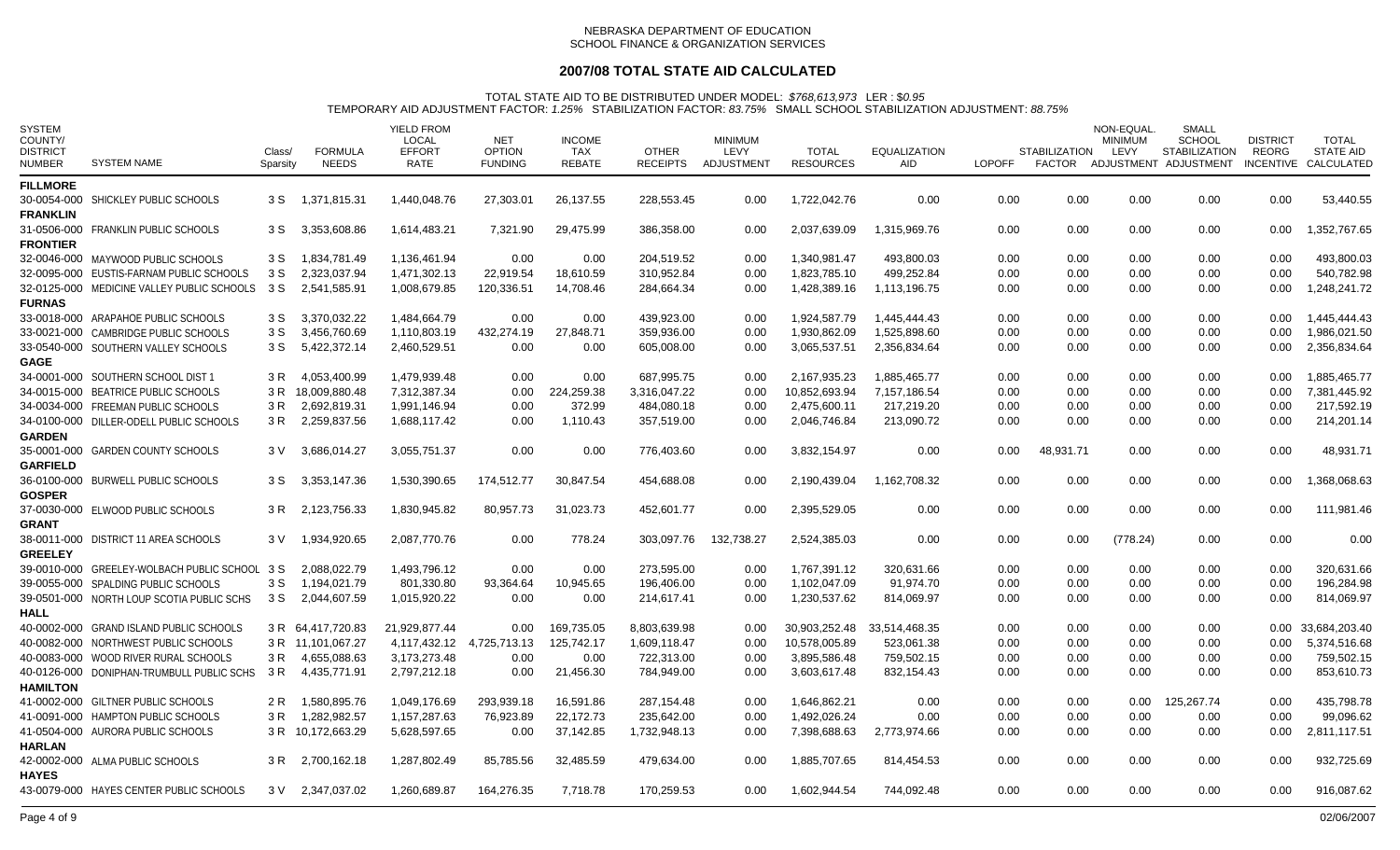## **2007/08 TOTAL STATE AID CALCULATED**

| <b>SYSTEM</b><br>COUNTY/<br><b>DISTRICT</b><br><b>NUMBER</b> | <b>SYSTEM NAME</b>                             | Class/<br>Sparsity | <b>FORMULA</b><br><b>NEEDS</b> | <b>YIELD FROM</b><br><b>LOCAL</b><br><b>EFFORT</b><br><b>RATE</b> | <b>NET</b><br><b>OPTION</b><br><b>FUNDING</b> | <b>INCOME</b><br>TAX<br><b>REBATE</b> | <b>OTHER</b><br><b>RECEIPTS</b> | <b>MINIMUM</b><br><b>LEVY</b><br>ADJUSTMENT | <b>TOTAL</b><br><b>RESOURCES</b>  | <b>EQUALIZATION</b><br><b>AID</b> | <b>LOPOFF</b> | <b>STABILIZATION</b><br>FACTOR | NON-EQUAL<br><b>MINIMUM</b><br>LEVY | SMALL<br><b>SCHOOL</b><br><b>STABILIZATION</b><br>ADJUSTMENT ADJUSTMENT | <b>DISTRICT</b><br><b>REORG</b> | <b>TOTAL</b><br><b>STATE AID</b><br>INCENTIVE CALCULATED |
|--------------------------------------------------------------|------------------------------------------------|--------------------|--------------------------------|-------------------------------------------------------------------|-----------------------------------------------|---------------------------------------|---------------------------------|---------------------------------------------|-----------------------------------|-----------------------------------|---------------|--------------------------------|-------------------------------------|-------------------------------------------------------------------------|---------------------------------|----------------------------------------------------------|
| <b>HITCHCOCK</b>                                             |                                                |                    |                                |                                                                   |                                               |                                       |                                 |                                             |                                   |                                   |               |                                |                                     |                                                                         |                                 |                                                          |
|                                                              | 44-2001-000 HITCHCOCK CO UNIFIED SCH SYSTM 3 V |                    | 3,757,072.31                   | 2,674,716.49                                                      | 0.00                                          | 0.00                                  | 523,602.23                      | 0.00                                        | 3,198,318.72                      | 558,753.59                        | 0.00          | 0.00                           | 0.00                                | 0.00                                                                    | 0.00                            | 558,753.59                                               |
| <b>HOLT</b>                                                  |                                                |                    |                                |                                                                   |                                               |                                       |                                 |                                             |                                   |                                   |               |                                |                                     |                                                                         |                                 |                                                          |
|                                                              | 45-0007-000 O'NEILL PUBLIC SCHOOLS             | 3 S                | 8.354.030.08                   | 4.329.090.04                                                      | 0.00                                          | 0.00                                  | 1,518,208.79                    | 0.00                                        | 5,847,298.83                      | 2,506,731.25                      | 0.00          | 0.00                           | 0.00                                | 0.00                                                                    | 0.00                            | 2,506,731.25                                             |
|                                                              | 45-0029-000 EWING PUBLIC SCHOOLS               | 2 S                | 1,485,262.42                   | 991,566.55                                                        | 0.00                                          | 0.00                                  | 218,410.54                      | 0.00                                        | 1,209,977.09                      | 275,285.34                        | 0.00          | 0.00                           | 0.00                                | 0.00                                                                    | 0.00                            | 275,285.34                                               |
|                                                              | 45-0044-000 STUART PUBLIC SCHOOLS              | 3 R                | 1.484.149.98                   | 675,289.82                                                        | 162,436.76                                    | 10,122.03                             | 218.954.08                      | 0.00                                        | 1.066.802.69                      | 417.347.29                        | 0.00          | 0.00                           | 0.00                                | 0.00                                                                    | 0.00                            | 589.906.08                                               |
|                                                              | 45-0137-000 CHAMBERS PUBLIC SCHOOLS            | 2 S                | 1,988,001.73                   | 1,106,307.04                                                      | 239,013.29                                    | 11,969.16                             | 190,492.33                      | 0.00                                        | 1,547,781.83                      | 440,219.89                        | 0.00          | 0.00                           | 0.00                                | 0.00                                                                    | 0.00                            | 691,202.35                                               |
|                                                              | 45-0239-000 WEST HOLT PUBLIC SCHOOLS           | 3 S                | 3,574,047.42                   | 3,527,368.67                                                      | 0.00                                          | 0.00                                  | 731,537.12                      | 0.00                                        | 4,258,905.78                      | 0.00                              | 0.00          | 0.00                           | 0.00                                | 0.00                                                                    | 0.00                            | 0.00                                                     |
| <b>HOOKER</b>                                                |                                                |                    |                                |                                                                   |                                               |                                       |                                 |                                             |                                   |                                   |               |                                |                                     |                                                                         |                                 |                                                          |
|                                                              | 46-0001-000 MULLEN PUBLIC SCHOOLS              | 3 V                | 2,495,637.19                   | 1,734,985.72                                                      | 117,089.47                                    | 16,265.77                             | 258,595.50                      | 0.00                                        | 2,126,936.46                      | 368,700.73                        | (86,809.86)   | 0.00                           | 0.00                                | 0.00                                                                    | 0.00                            | 415,246.11                                               |
| <b>HOWARD</b>                                                |                                                |                    |                                |                                                                   |                                               |                                       |                                 |                                             |                                   |                                   |               |                                |                                     |                                                                         |                                 |                                                          |
|                                                              | 47-0001-000 ST PAUL PUBLIC SCHOOLS             | 3 R                | 5,241,457.79                   | 2,281,584.00                                                      | 201,020.86                                    | 64,304.53                             | 737,189.11                      | 0.00                                        | 3,284,098.49                      | 1,957,359.30                      | 0.00          | 0.00                           | 0.00                                | 0.00                                                                    | 0.00                            | 2,222,684.69                                             |
|                                                              | 47-0100-000 CENTURA PUBLIC SCHOOLS             | 3 R                | 4.217.571.75                   | 2.239.263.72                                                      | 0.00                                          | 36,025.47                             | 589.266.23                      | 0.00                                        | 2.864.555.41                      | 1.353.016.34                      | 0.00          | 0.00                           | 0.00                                | 0.00                                                                    | 0.00                            | 1.389.041.81                                             |
|                                                              | 47-0103-000 ELBA PUBLIC SCHOOLS                | 2 R                | 1,138,740.91                   | 537,454.54                                                        | 0.00                                          | 0.00                                  | 139,652.48                      | 0.00                                        | 677,107.02                        | 461,633.89                        | 0.00          | 0.00                           | 0.00                                | 0.00                                                                    | 0.00                            | 461,633.89                                               |
| <b>JEFFERSON</b>                                             |                                                |                    |                                |                                                                   |                                               |                                       |                                 |                                             |                                   |                                   |               |                                |                                     |                                                                         |                                 |                                                          |
|                                                              | 48-0008-000 FAIRBURY PUBLIC SCHOOLS            |                    | 3 R 7.155.198.12               | 4.194.969.97                                                      | 0.00                                          | 21.675.72                             | 1.213.710.53                    | 0.00                                        | 5.430.356.22                      | 1.724.841.90                      | 0.00          | 0.00                           | 0.00                                | 0.00                                                                    | 0.00                            | 1.746.517.62                                             |
|                                                              | 48-0300-000 TRI COUNTY PUBLIC SCHOOLS          | 3 R                | 3,349,626.33                   | 3,148,574.82                                                      | 45,658.96                                     | 48,141.34                             | 557,047.10                      | 0.00                                        | 3.799.422.22                      | 0.00                              | 0.00          | 0.00                           | 0.00                                | 0.00                                                                    | 0.00                            | 93,800.30                                                |
|                                                              | 48-0303-000 MERIDIAN PUBLIC SCHOOLS            | 3 R                | 1,756,898.26                   | 1,343,999.01                                                      | 290,435.07                                    | 16,933.43                             | 240,544.66                      | 0.00                                        | 1,891,912.17                      | 0.00                              | 0.00          | 0.00                           | 0.00                                | 0.00                                                                    | 0.00                            | 307,368.50                                               |
| <b>JOHNSON</b>                                               |                                                |                    |                                |                                                                   |                                               |                                       |                                 |                                             |                                   |                                   |               |                                |                                     |                                                                         |                                 |                                                          |
|                                                              | 49-0032-000 TECUMSEH PUBLIC SCHOOLS            | 3 R                | 3.073.898.98                   | 1,699,846.72                                                      | 0.00                                          | 21.123.84                             | 408.075.69                      | 0.00                                        | 2.129.046.26                      | 944,852.71                        | 0.00          | 8.570.46                       | 0.00                                | 0.00                                                                    | 0.00                            | 974.547.02                                               |
|                                                              | 49-0033-000 STERLING PUBLIC SCHOOLS            | 3 R                | 1,776,712.66                   | 1,225,033.88                                                      | 0.00                                          | 0.00                                  | 298,816.77                      | 0.00                                        | 1,523,850.65                      | 252,862.01                        | 0.00          | 0.00                           | 0.00                                | 43,165.76                                                               | 0.00                            | 296,027.77                                               |
|                                                              | 49-0501-000 NEMAHA VALLEY SCHOOLS              | 3 R                | 1,629,096.81                   | 1,257,254.65                                                      | 0.00                                          | 13,002.29                             | 270,948.97                      | 0.00                                        | 1,541,205.91                      | 87,890.90                         | 0.00          | 35,628.87                      | 0.00                                | 0.00                                                                    | 0.00                            | 136,522.06                                               |
| <b>KEARNEY</b>                                               |                                                |                    |                                |                                                                   |                                               |                                       |                                 |                                             |                                   |                                   |               |                                |                                     |                                                                         |                                 |                                                          |
|                                                              | 50-0001-000 WILCOX-HILDRETH PUBLIC SCHOOLS     | 3 S                | 2,990,184.22                   | 2,296,908.54                                                      | 10,645.99                                     | 24,591.19                             | 433,822.00                      | 0.00                                        | 2,765,967.72                      | 224,216.50                        | 0.00          | 0.00                           | 0.00                                | 0.00                                                                    | 0.00                            | 259,453.68                                               |
|                                                              | 50-0501-000 AXTELL COMMUNITY SCHOOLS           | 3 R                | 2,534,343.56                   | 1,744,679.46                                                      | 0.00                                          | 0.00                                  | 373,930.85                      | 0.00                                        | 2,118,610.30                      | 415,733.26                        | 0.00          | 0.00                           | 0.00                                | 0.00                                                                    | 0.00                            | 415,733.26                                               |
|                                                              | 50-0503-000 MINDEN PUBLIC SCHOOLS              | 3 R                | 6,303,972.12                   | 4,670,645.03                                                      | 0.00                                          | 14,040.72                             | 889,254.00                      | 0.00                                        | 5,573,939.74                      | 730,032.37                        | 0.00          | 0.00                           | 0.00                                | 0.00                                                                    | 0.00                            | 744,073.09                                               |
| <b>KEITH</b>                                                 |                                                |                    |                                |                                                                   |                                               |                                       |                                 |                                             |                                   |                                   |               |                                |                                     |                                                                         |                                 |                                                          |
|                                                              | 51-0001-000 OGALLALA PUBLIC SCHOOLS            | 3 R                | 8.788.886.99                   | 4.959.573.24                                                      | 0.00                                          | 12.124.59                             | 1,885,338.67                    | 0.00                                        | 6.857.036.51                      | 1.931.850.49                      | 0.00          | 0.00                           | 0.00                                | 0.00                                                                    | 0.00                            | 1.943.975.08                                             |
|                                                              | 51-0006-000 PAXTON CONSOLIDATED SCHOOLS        | 3 S                | 2,082,848.37                   | 1,431,572.75                                                      | 101,895.10                                    | 22,813.08                             | 310,206.17                      | 0.00                                        | 1,866,487.10                      | 216,361.27                        | 0.00          | 0.00                           | 0.00                                | 0.00                                                                    | 0.00                            | 341,069.45                                               |
| <b>KEYA PAHA</b>                                             |                                                |                    |                                |                                                                   |                                               |                                       |                                 |                                             |                                   |                                   |               |                                |                                     |                                                                         |                                 |                                                          |
|                                                              | 52-0100-000 KEYA PAHA COUNTY SCHOOLS           | 2 V                | 1,456,397.40                   | 1,596,568.45                                                      | 0.00                                          | 0.00                                  | 232,409.07                      | 88,063.35                                   | 1,917,040.88                      | 0.00                              | 0.00          | 0.00                           | 0.00                                | 0.00                                                                    | 0.00                            | 0.00                                                     |
| <b>KIMBALL</b>                                               |                                                |                    |                                |                                                                   |                                               |                                       |                                 |                                             |                                   |                                   |               |                                |                                     |                                                                         |                                 |                                                          |
|                                                              | 53-0001-000 KIMBALL PUBLIC SCHOOLS             | 3 S                | 5,795,765.77                   | 3,423,693.07                                                      | 0.00                                          | 60,929.38                             | 831,056.86                      | 0.00                                        | 4,315,679.31                      | 1,480,086.46                      | 0.00          | 0.00                           | 0.00                                | 0.00                                                                    | 0.00                            | 1,541,015.85                                             |
| <b>KNOX</b>                                                  |                                                |                    |                                |                                                                   |                                               |                                       |                                 |                                             |                                   |                                   |               |                                |                                     |                                                                         |                                 |                                                          |
|                                                              | 54-0013-000 CREIGHTON PUBLIC SCHOOLS           | 3 R                | 3,291,810.80                   | 1,509,969.19                                                      | 47,667.02                                     | 34,415.33                             | 521,683.00                      | 0.00                                        | 2,113,734.53                      | 1,178,076.27                      | 0.00          | 0.00                           | 0.00                                | 0.00                                                                    | 0.00                            | 1,260,158.61                                             |
|                                                              | 54-0096-000 CROFTON COMMUNITY SCHOOLS          | 3 R                | 3,292,405.73                   | 1,901,044.34                                                      | 198,253.64                                    | 32,814.07                             | 521,999.87                      | 0.00                                        | 2,654,111.93                      | 638,293.81                        | 0.00          | 0.00                           | 0.00                                | 0.00                                                                    | 0.00                            | 869,361.52                                               |
|                                                              | 54-0501-000 NIOBRARA PUBLIC SCHOOLS            | 3 S                | 1,749,115.31                   | 648,617.24                                                        | 32,098.72                                     | 9,345.74                              | 336,512.00                      | 0.00                                        | 1,026,573.70                      | 722,541.60                        | 0.00          | 0.00                           | 0.00                                | 0.00                                                                    | 0.00                            | 763,986.07                                               |
|                                                              | 54-0505-000 SANTEE COMMUNITY SCHOOLS           | 2 R                | 1,611,575.73                   | 24,806.35                                                         | 0.00                                          | 0.00                                  | 318.767.00                      | 0.00                                        | 343.573.35                        | 1,268,002.38                      | 0.00          | 0.00                           | 0.00                                | 0.00                                                                    | 0.00                            | 1,268,002.38                                             |
|                                                              | 54-0576-000 WAUSA PUBLIC SCHOOLS               | 3 R                | 1,589,331.55                   | 1,009,019.40                                                      | 0.00                                          | 0.00                                  | 217,747.00                      | 0.00                                        | 1,226,766.40                      | 362,565.15                        | 0.00          | 0.00                           | 0.00                                | 0.00                                                                    | 0.00                            | 362,565.15                                               |
|                                                              | 54-0586-000 BLOOMFIELD COMMUNITY SCHOOLS       | 3 R                | 2,039,083.45                   | 1,566,657.39                                                      | 0.00                                          | 7,670.83                              | 327,006.70                      | 0.00                                        | 1,901,334.92                      | 137,748.53                        | 0.00          | 25,244.80                      | 0.00                                | 0.00                                                                    | 0.00                            | 170,664.16                                               |
| <b>LANCASTER</b>                                             |                                                |                    |                                |                                                                   |                                               |                                       |                                 |                                             |                                   |                                   |               |                                |                                     |                                                                         |                                 |                                                          |
|                                                              | 55-0001-000 LINCOLN PUBLIC SCHOOLS             |                    |                                | 4 R 254,992,576.47 151,951,769.59                                 |                                               | 0.00 4.851,798.18                     | 51.969.994.78                   |                                             | 0.00 208,773,562.56 46,219,013.91 |                                   | 0.00          | 0.00                           | 0.00                                | 0.00                                                                    |                                 | 0.00 51,070,812.09                                       |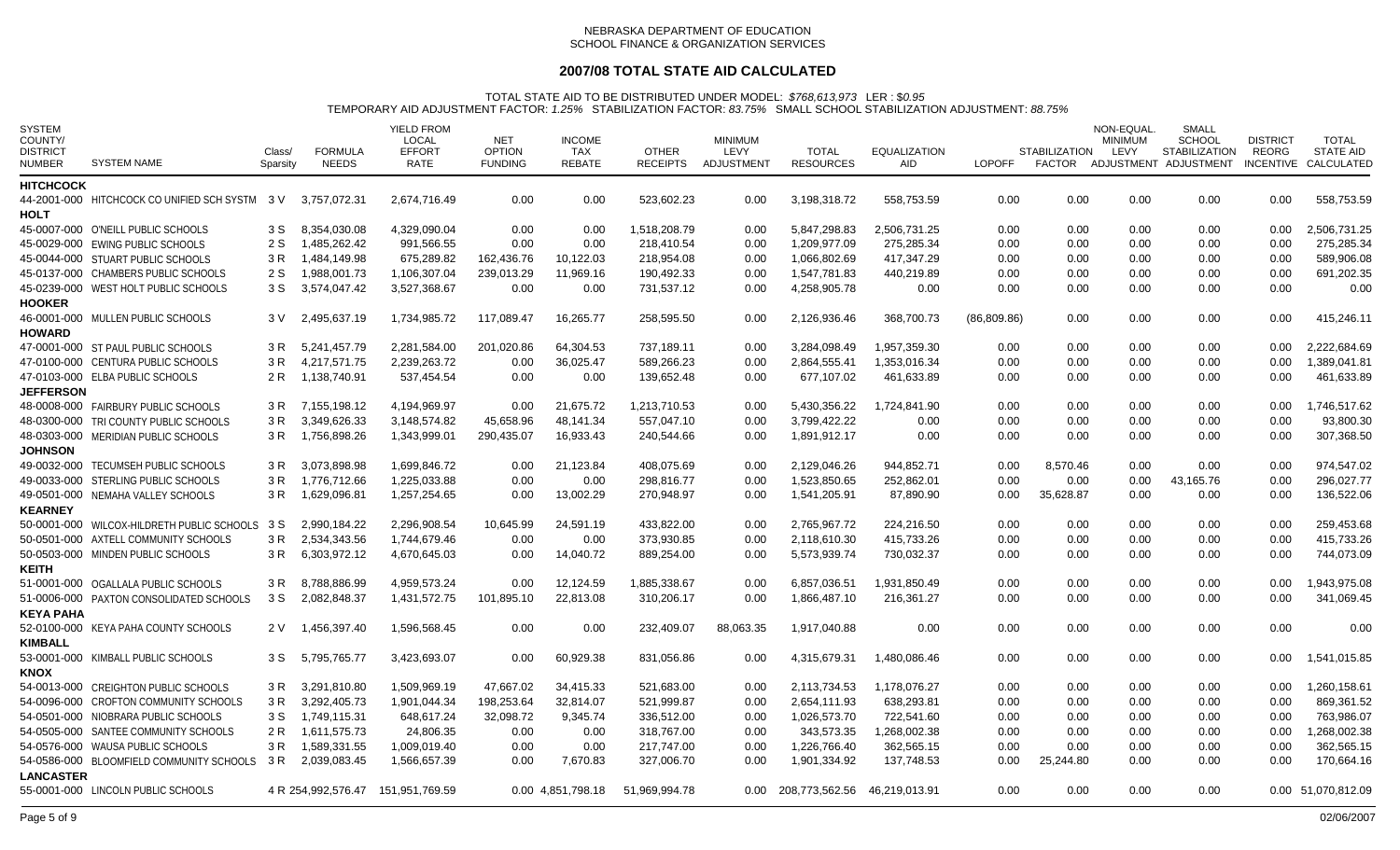## **2007/08 TOTAL STATE AID CALCULATED**

| <b>SYSTEM</b><br>COUNTY/<br><b>DISTRICT</b><br>NUMBER | <b>SYSTEM NAME</b>                         | Class/<br>Sparsity | <b>FORMULA</b><br><b>NEEDS</b> | <b>YIELD FROM</b><br>LOCAL<br><b>EFFORT</b><br><b>RATE</b> | <b>NET</b><br><b>OPTION</b><br><b>FUNDING</b> | <b>INCOME</b><br>TAX<br><b>REBATE</b> | <b>OTHER</b><br><b>RECEIPTS</b> | <b>MINIMUM</b><br>LEVY<br>ADJUSTMENT | <b>TOTAL</b><br><b>RESOURCES</b> | <b>EQUALIZATION</b><br>AID | <b>LOPOFF</b> | <b>STABILIZATION</b> | NON-EQUAL<br><b>MINIMUM</b><br>LEVY | SMALL<br><b>SCHOOL</b><br><b>STABILIZATION</b><br>FACTOR ADJUSTMENT ADJUSTMENT | <b>DISTRICT</b><br>REORG | TOTAL<br><b>STATE AID</b><br>INCENTIVE CALCULATED |
|-------------------------------------------------------|--------------------------------------------|--------------------|--------------------------------|------------------------------------------------------------|-----------------------------------------------|---------------------------------------|---------------------------------|--------------------------------------|----------------------------------|----------------------------|---------------|----------------------|-------------------------------------|--------------------------------------------------------------------------------|--------------------------|---------------------------------------------------|
| <b>LANCASTER</b>                                      |                                            |                    |                                |                                                            |                                               |                                       |                                 |                                      |                                  |                            |               |                      |                                     |                                                                                |                          |                                                   |
|                                                       | 55-0145-000 WAVERLY SCHOOL DISTRICT 145    |                    | 3 R 13.640.669.30              | 10,126,763.03                                              | 0.00                                          | 102,131.76                            | 2,680,444.84                    | 0.00                                 | 12.909.339.63                    | 731.329.67                 | 0.00          | 0.00                 | 0.00                                | 0.00                                                                           | 0.00                     | 833.461.43                                        |
|                                                       | 55-0148-000 MALCOLM PUBLIC SCHOOLS         | 3 R                | 3,582,329.45                   | 1,819,173.45                                               | 493,857.69                                    | 61,844.14                             | 589,948.48                      | 0.00                                 | 2.964.823.75                     | 617,505.70                 | 0.00          | 0.00                 | 0.00                                | 0.00                                                                           | 0.00                     | 1,173,207.52                                      |
|                                                       | 55-0160-000 NORRIS SCHOOL DIST 160         |                    | 3 R 14,764,284.11              | 7,166,721.00                                               | 177,471.60                                    | 211,482.53                            | 1,922,146.48                    | 0.00                                 | 9,477,821.60                     | 5,286,462.51               | 0.00          | 0.00                 | 0.00                                | 0.00                                                                           | 0.00                     | 5,675,416.63                                      |
|                                                       | 55-0161-000 RAYMOND CENTRAL PUBLIC SCHOOL  | 3 R                | 5,416,880.82                   | 3.374.989.00                                               | 0.00                                          | 47,888.54                             | 846.629.09                      | 0.00                                 | 4,269,506.63                     | 1.147.374.20               | 0.00          | 0.00                 | 0.00                                | 0.00                                                                           | 0.00                     | 1,195,262.74                                      |
| <b>LINCOLN</b>                                        |                                            |                    |                                |                                                            |                                               |                                       |                                 |                                      |                                  |                            |               |                      |                                     |                                                                                |                          |                                                   |
|                                                       | 56-0001-000 NORTH PLATTE PUBLIC SCHOOLS    |                    | 3 R 31,907,921.06              | 13,944,414.61                                              | 0.00                                          | 293,443.62                            | 5,342,093.11                    | 0.00                                 | 19,579,951.34                    | 12,327,969.71              | 0.00          | 0.00                 | 0.00                                | 0.00                                                                           | 0.00                     | 12,621,413.33                                     |
|                                                       | 56-0006-000 BRADY PUBLIC SCHOOLS           | 2 R                | 1,609,487.39                   | 1.258.415.89                                               | 89,381.80                                     | 16,331.80                             | 235.697.60                      | 0.00                                 | 1.599.827.08                     | 9,660.31                   | 0.00          | 0.00                 | 0.00                                | 0.00                                                                           | 0.00                     | 115,373.91                                        |
|                                                       | 56-0007-000 MAXWELL PUBLIC SCHOOLS         | 3 S                | 2,723,784.89                   | 1,098,878.72                                               | 585,765.41                                    | 14,472.97                             | 307,114.26                      | 0.00                                 | 2,006,231.35                     | 717,553.54                 | 0.00          | 0.00                 | 0.00                                | 0.00                                                                           | 0.00                     | 1,317,791.91                                      |
|                                                       | 56-0037-000 HERSHEY PUBLIC SCHOOLS         | 3 S                | 5,184,324.41                   | 2,210,413.21                                               | 740,309.58                                    | 39,778.37                             | 608,302.06                      | 0.00                                 | 3,598,803.22                     | 1,585,521.19               | 0.00          | 0.00                 | 0.00                                | 0.00                                                                           | 0.00                     | 2,365,609.14                                      |
|                                                       | 56-0055-000 SUTHERLAND PUBLIC SCHOOLS      | 3 S                | 3,776,864.70                   | 1,710,377.65                                               | 0.00                                          | 6,363.42                              | 538,140.32                      | 0.00                                 | 2,254,881.39                     | 1,521,983.30               | 0.00          | 0.00                 | 0.00                                | 0.00                                                                           | 0.00                     | 1,528,346.72                                      |
|                                                       | 56-0565-000 WALLACE PUBLIC SCH DIST 65 R   | 2 V                | 2,285,248.68                   | 1,686,159.86                                               | 128,048.06                                    | 14,355.24                             | 180,450.11                      | 0.00                                 | 2,009,013.27                     | 276,235.41                 | 0.00          | 0.00                 | 0.00                                | 0.00                                                                           | 0.00                     | 418,638.70                                        |
| <b>LOGAN</b>                                          |                                            |                    |                                |                                                            |                                               |                                       |                                 |                                      |                                  |                            |               |                      |                                     |                                                                                |                          |                                                   |
|                                                       | 57-0501-000 STAPLETON PUBLIC SCHOOLS       | 3 V                | 2,228,200.65                   | 1,140,519.68                                               | 119,836.63                                    | 15,066.77                             | 226,478.16                      | 0.00                                 | 1,501,901.25                     | 726,299.40                 | 0.00          | 0.00                 | 0.00                                | 0.00                                                                           | 0.00                     | 861,202.81                                        |
| LOUP                                                  |                                            |                    |                                |                                                            |                                               |                                       |                                 |                                      |                                  |                            |               |                      |                                     |                                                                                |                          |                                                   |
|                                                       | 58-0025-000 LOUP COUNTY PUBLIC SCHOOLS     | 2 S                | 1,286,214.79                   | 976,470.66                                                 | 2,862.12                                      | 7,825.88                              | 153,695.00                      | 0.00                                 | 1,140,853.66                     | 145,361.13                 | 0.00          | 0.00                 | 0.00                                | 0.00                                                                           | 0.00                     | 156,049.13                                        |
| <b>MADISON</b>                                        |                                            |                    |                                |                                                            |                                               |                                       |                                 |                                      |                                  |                            |               |                      |                                     |                                                                                |                          |                                                   |
|                                                       | 59-0001-000 MADISON PUBLIC SCHOOLS         | 3 R                | 4,592,863.52                   | 2,876,433.51                                               | 0.00                                          | 9,357.25                              | 651,697.31                      | 0.00                                 | 3,537,488.07                     | 1,055,375.45               | 0.00          | 0.00                 | 0.00                                | 0.00                                                                           | 0.00                     | 1,064,732.70                                      |
|                                                       | 59-0002-000 NORFOLK PUBLIC SCHOOLS         |                    | 3 R 31,101,039.88              | 15,651,152.96                                              | 0.00                                          | 295,082.66                            | 6,042,721.71                    | 0.00                                 | 21.988.957.33                    | 9.112.082.55               | 0.00          | 0.00                 | 0.00                                | 0.00                                                                           | 0.00                     | 9.407.165.21                                      |
|                                                       | 59-0005-000 BATTLE CREEK PUBLIC SCHOOLS    | 3 R                | 3,744,096.35                   | 2,419,452.96                                               | 235,927.57                                    | 40,930.46                             | 591,672.20                      | 0.00                                 | 3,287,983.19                     | 456,113.16                 | 0.00          | 0.00                 | 0.00                                | 0.00                                                                           | 0.00                     | 732,971.19                                        |
|                                                       | 59-0013-000 NEWMAN GROVE PUBLIC SCHOOLS    | 3 R                | 2,182,265.30                   | 1,889,161.98                                               | 71,283.56                                     | 21,534.65                             | 337,736.68                      | 0.00                                 | 2,319,716.87                     | 0.00                       | 0.00          | 0.00                 | 0.00                                | 0.00                                                                           | 0.00                     | 92,818.21                                         |
|                                                       | 59-0080-000 ELKHORN VALLEY SCHOOLS         | 3 R                | 2,478,936.16                   | 2,163,354.60                                               | 0.00                                          | 2,889.57                              | 479,447.95                      | 0.00                                 | 2,645,692.13                     | 0.00                       | 0.00          | 0.00                 | 0.00                                | 0.00                                                                           | 0.00                     | 2,889.57                                          |
| <b>MCPHERSON</b>                                      |                                            |                    |                                |                                                            |                                               |                                       |                                 |                                      |                                  |                            |               |                      |                                     |                                                                                |                          |                                                   |
|                                                       | 60-0090-000 MC PHERSON COUNTY SCHOOLS      | 3 V                | 1,481,188.02                   | 1,032,968.99                                               | 0.00                                          | 0.00                                  | 133,822.03                      | 69,045.82                            | 1,235,836.84                     | 245,351.18                 | 0.00          | 0.00                 | 0.00                                | 0.00                                                                           | 0.00                     | 245,351.18                                        |
| <b>MERRICK</b>                                        |                                            |                    |                                |                                                            |                                               |                                       |                                 |                                      |                                  |                            |               |                      |                                     |                                                                                |                          |                                                   |
|                                                       | 61-0004-000 CENTRAL CITY PUBLIC SCHOOLS    | 3 R                | 5,979,172.38                   | 3,502,111.33                                               | 13,649.79                                     | 81,373.21                             | 894,534.92                      | 0.00                                 | 4,491,669.25                     | 1,487,503.13               | 0.00          | 0.00                 | 0.00                                | $0.00\,$                                                                       | 0.00                     | 1,582,526.13                                      |
|                                                       | 61-0049-000 PALMER PUBLIC SCHOOLS          | 3 R                | 1,838,421.02                   | 1,011,678.43                                               | 263,240.60                                    | 18,045.59                             | 213,921.91                      | 0.00                                 | 1,506,886.52                     | 331,534.49                 | 0.00          | 0.00                 | 0.00                                | 0.00                                                                           | 0.00                     | 612,820.68                                        |
| <b>MORRILL</b>                                        |                                            |                    |                                |                                                            |                                               |                                       |                                 |                                      |                                  |                            |               |                      |                                     |                                                                                |                          |                                                   |
|                                                       | 62-0021-000 BAYARD PUBLIC SCHOOLS          | 3 R                | 3,739,711.98                   | 1,162,662.39                                               | 93,684.36                                     | 32,270.62                             | 496,040.11                      | 0.00                                 | 1,784,657.47                     | 1,955,054.50               | 0.00          | 0.00                 | 0.00                                | 0.00                                                                           | 0.00                     | 2,081,009.48                                      |
|                                                       | 62-0063-000 BRIDGEPORT PUBLIC SCHOOLS      | 3 S                | 6,497,772.10                   | 1,985,697.57                                               | 85,572.86                                     | 63,255.37                             | 750,456.80                      | 0.00                                 | 2,884,982.60                     | 3,612,789.50               | 0.00          | 0.00                 | 0.00                                | 0.00                                                                           | 0.00                     | 3,761,617.73                                      |
| <b>NANCE</b>                                          |                                            |                    |                                |                                                            |                                               |                                       |                                 |                                      |                                  |                            |               |                      |                                     |                                                                                |                          |                                                   |
|                                                       | 63-0001-000 FULLERTON PUBLIC SCHOOLS       | 3 S                | 3,436,682.41                   | 1,616,068.09                                               | 0.00                                          | 0.00                                  | 374,163.79                      | 0.00                                 | 1,990,231.88                     | 1,446,450.53               | (275,902.56)  | 0.00                 | 0.00                                | 0.00                                                                           | 0.00                     | 1,170,547.97                                      |
|                                                       | 63-0030-000 TWIN RIVER PUBLIC SCHOOLS      | 3 R                | 4,029,031.90                   | 3,040,895.22                                               | 0.00                                          | 0.00                                  | 750,274.63                      | 0.00                                 | 3,791,169.86                     | 237,862.04                 | $0.00\,$      | 81,642.26            | 0.00                                | 0.00                                                                           | 0.00                     | 319,504.30                                        |
| <b>NEMAHA</b>                                         |                                            |                    |                                |                                                            |                                               |                                       |                                 |                                      |                                  |                            |               |                      |                                     |                                                                                |                          |                                                   |
|                                                       | 64-0023-000 JOHNSON-BROCK PUBLIC SCHOOLS   | 3 R                | 1,994,850.50                   | 1,427,319.76                                               | 0.00                                          | 0.00                                  | 311,194.53                      | 0.00                                 | 1,738,514.29                     | 256,336.21                 | 0.00          | 0.00                 | 0.00                                | 0.00                                                                           | 0.00                     | 256,336.21                                        |
|                                                       | 64-0029-000 AUBURN PUBLIC SCHOOLS          | 3 R                | 6,889,641.62                   | 2,700,015.31                                               | 0.00                                          | 105,879.65                            | 1,190,636.35                    | 0.00                                 | 3,996,531.32                     | 2,893,110.30               | 0.00          | 0.00                 | 0.00                                | 0.00                                                                           | 0.00                     | 2,998,989.96                                      |
| <b>NUCKOLLS</b>                                       |                                            |                    |                                |                                                            |                                               |                                       |                                 |                                      |                                  |                            |               |                      |                                     |                                                                                |                          |                                                   |
|                                                       | 65-2005-000 SO CENTRAL NE UNIFIED SYSTEM 5 | 3 S                | 10,951,019.93                  | 5,498,593.72                                               | 0.00                                          | 0.00                                  | 1,804,006.60                    | 0.00                                 | 7,302,600.32                     | 3,648,419.61               | 0.00          | 0.00                 | 0.00                                | 0.00                                                                           | 0.00                     | 3,648,419.61                                      |
| <b>OTOE</b>                                           |                                            |                    |                                |                                                            |                                               |                                       |                                 |                                      |                                  |                            |               |                      |                                     |                                                                                |                          |                                                   |
|                                                       | 66-0027-000 SYRACUSE-DUNBAR-AVOCA SCHOOL   | 3 R                | 6,068,386.85                   | 3,613,302.53                                               | 0.00                                          | 11,009.46                             | 1,049,498.77                    | 0.00                                 | 4,673,810.76                     | 1,394,576.09               | $0.00\,$      | 0.00                 | 0.00                                | 0.00                                                                           | 0.00                     | 1,405,585.55                                      |
|                                                       | 66-0111-000 NEBRASKA CITY PUBLIC SCHOOLS   | 3 R                | 10,951,574.08                  | 5,391,629.03                                               | 0.00                                          | 36,229.69                             | 1,876,992.78                    | 0.00                                 | 7,304,851.50                     | 3,646,722.58               | 0.00          | 0.00                 | 0.00                                | 0.00                                                                           | 0.00                     | 3,682,952.27                                      |
|                                                       | 66-0501-000 PALMYRA DISTRICT OR 1          |                    | 3 R 3,543,417.92               | 2,434,848.84                                               | 0.00                                          | 24,574.06                             | 461,124.38                      | 0.00                                 | 2,920,547.28                     | 622,870.65                 | 0.00          | 0.00                 | 0.00                                | 0.00                                                                           | 0.00                     | 647,444.70                                        |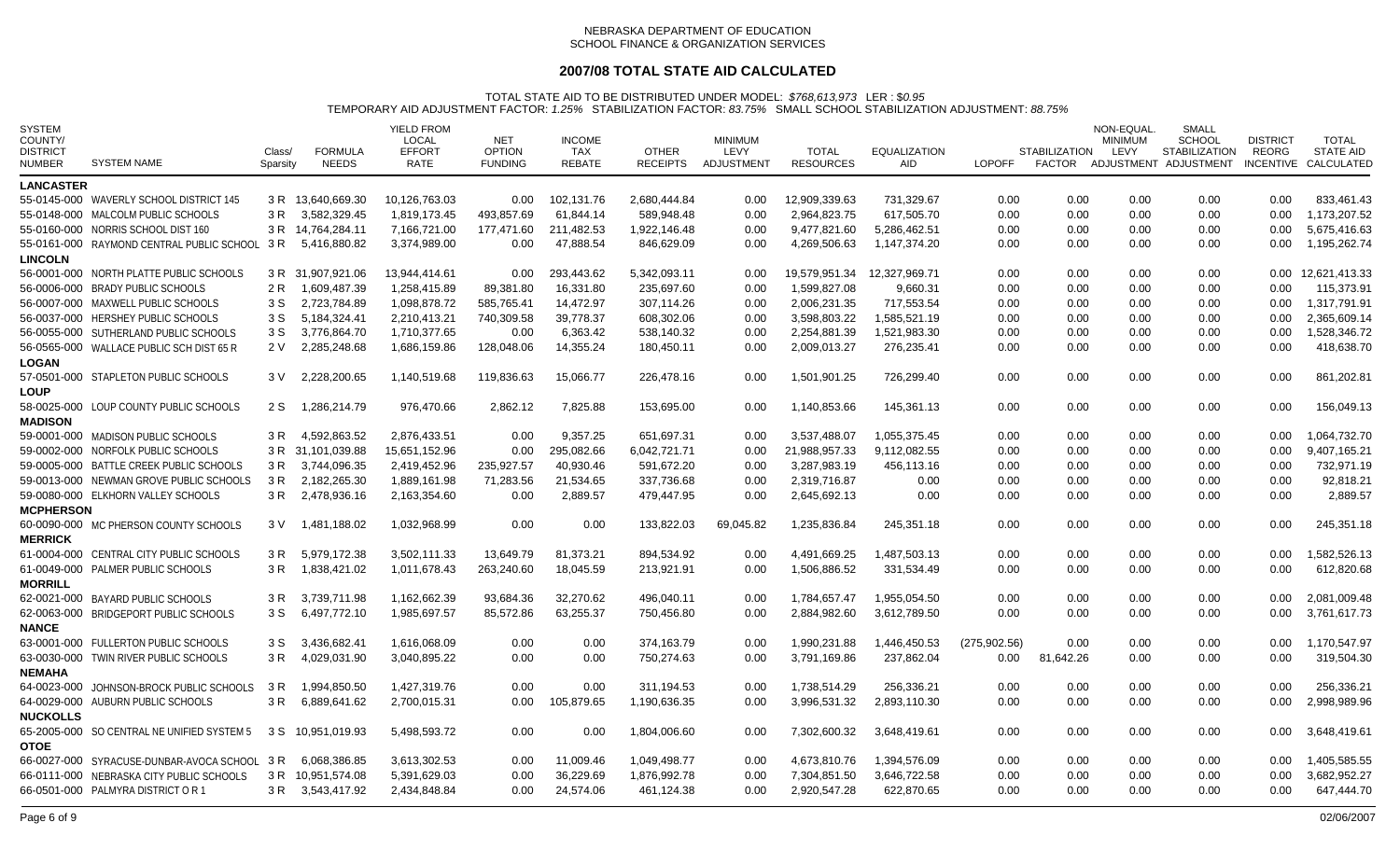# **2007/08 TOTAL STATE AID CALCULATED**

| <b>SYSTEM</b><br>COUNTY/<br><b>DISTRICT</b><br><b>NUMBER</b> | <b>SYSTEM NAME</b>                             | Class/<br>Sparsity | <b>FORMULA</b><br><b>NEEDS</b> | YIELD FROM<br><b>LOCAL</b><br><b>EFFORT</b><br>RATE | <b>NET</b><br><b>OPTION</b><br><b>FUNDING</b> | <b>INCOME</b><br><b>TAX</b><br><b>REBATE</b> | <b>OTHER</b><br><b>RECEIPTS</b> | <b>MINIMUM</b><br><b>LEVY</b><br>ADJUSTMENT | <b>TOTAL</b><br><b>RESOURCES</b> | <b>EQUALIZATION</b><br>AID. | <b>LOPOFF</b> | <b>STABILIZATION</b> | NON-EQUAL<br><b>MINIMUM</b><br>LEVY | SMALL<br><b>SCHOOL</b><br><b>STABILIZATION</b><br>FACTOR ADJUSTMENT ADJUSTMENT | <b>DISTRICT</b><br>REORG | TOTAL<br><b>STATE AID</b><br>INCENTIVE CALCULATED |
|--------------------------------------------------------------|------------------------------------------------|--------------------|--------------------------------|-----------------------------------------------------|-----------------------------------------------|----------------------------------------------|---------------------------------|---------------------------------------------|----------------------------------|-----------------------------|---------------|----------------------|-------------------------------------|--------------------------------------------------------------------------------|--------------------------|---------------------------------------------------|
| <b>PAWNEE</b>                                                |                                                |                    |                                |                                                     |                                               |                                              |                                 |                                             |                                  |                             |               |                      |                                     |                                                                                |                          |                                                   |
|                                                              | 67-0001-000 PAWNEE CITY PUBLIC SCHOOLS         | 3 S                | 2,904,326.88                   | 1,181,650.02                                        | 116,382.96                                    | 20,161.89                                    | 330,527.00                      | 0.00                                        | 1,648,721.87                     | 1,255,605.00                | (64,898.19)   | 0.00                 | 0.00                                | 0.00                                                                           | 0.00                     | 1,327,251.67                                      |
|                                                              | 67-0069-000 LEWISTON CONSOLIDATED SCHOOLS 3 S  |                    | 2,031,668.44                   | 1,459,462.24                                        | 0.00                                          | 9,016.40                                     | 206,171.15                      | 0.00                                        | 1,674,649.78                     | 357,018.65                  | 0.00          | 0.00                 | 0.00                                | 0.00                                                                           | 0.00                     | 366,035.05                                        |
| <b>PERKINS</b>                                               |                                                |                    |                                |                                                     |                                               |                                              |                                 |                                             |                                  |                             |               |                      |                                     |                                                                                |                          |                                                   |
|                                                              | 68-0020-000 PERKINS COUNTY SCHOOLS             | 3 V                | 5,086,630.33                   | 3,455,474.47                                        | 0.00                                          | 0.00                                         | 685,246.69                      | 0.00                                        | 4,140,721.16                     | 945,909.17                  | 0.00          | 30,410.68            | 0.00                                | 0.00                                                                           | 0.00                     | 976,319.85                                        |
| <b>PHELPS</b>                                                |                                                |                    |                                |                                                     |                                               |                                              |                                 |                                             |                                  |                             |               |                      |                                     |                                                                                |                          |                                                   |
|                                                              | 69-0044-000 HOLDREGE PUBLIC SCHOOLS            | 3 R                | 8.942.017.61                   | 4.633.466.19                                        | 0.00                                          | 40.046.49                                    | 1.626.641.52                    | 0.00                                        | 6.300.154.20                     | 2.641.863.41                | 0.00          | 0.00                 | 0.00                                | 0.00                                                                           | 0.00                     | 2.681.909.90                                      |
|                                                              | 69-0054-000 BERTRAND PUBLIC SCHOOLS            | 3 R                | 1.982.049.95                   | 1,802,510.23                                        | 0.00                                          | 39.94                                        | 379,469.00                      | 0.00                                        | 2.182.019.17                     | 0.00                        | 0.00          | 0.00                 | 0.00                                | 0.00                                                                           | 0.00                     | 39.94                                             |
|                                                              | 69-0055-000 LOOMIS PUBLIC SCHOOLS              | 2 R                | 1.752.184.02                   | 1,482,260.27                                        | 127,138.38                                    | 13,394.48                                    | 261,383.25                      | 0.00                                        | 1.884.176.38                     | 0.00                        | 0.00          | 96,444.59            | 0.00                                | 0.00                                                                           | 0.00                     | 236,977.45                                        |
| <b>PIERCE</b>                                                |                                                |                    |                                |                                                     |                                               |                                              |                                 |                                             |                                  |                             |               |                      |                                     |                                                                                |                          |                                                   |
|                                                              | 70-0002-000 PIERCE PUBLIC SCHOOLS              | 3 R                | 5.645.497.67                   | 2,964,165.97                                        | 245,040.96                                    | 75,141.79                                    | 738,255.92                      | 0.00                                        | 4.022.604.65                     | 1.622.893.02                | 0.00          | 0.00                 | 0.00                                | 0.00                                                                           | 0.00                     | 1,943,075.78                                      |
|                                                              | 70-0005-000 PLAINVIEW PUBLIC SCHOOLS           | 3 R                | 3.628.854.20                   | 2.572.259.06                                        | 0.00                                          | 0.00                                         | 599.428.98                      | 0.00                                        | 3.171.688.05                     | 457.166.15                  | 0.00          | 0.00                 | 0.00                                | 0.00                                                                           | 0.00                     | 457,166.15                                        |
|                                                              | 70-0542-000 OSMOND PUBLIC SCHOOLS              | 3 R                | 2,179,012.29                   | 1,457,537.44                                        | 56,648.19                                     | 26,492.12                                    | 392,661.00                      | 0.00                                        | 1,933,338.76                     | 245,673.53                  | 0.00          | 0.00                 | 0.00                                | 0.00                                                                           | 0.00                     | 328,813.85                                        |
| <b>PLATTE</b>                                                |                                                |                    |                                |                                                     |                                               |                                              |                                 |                                             |                                  |                             |               |                      |                                     |                                                                                |                          |                                                   |
|                                                              | 71-0001-000 COLUMBUS PUBLIC SCHOOLS            |                    | 3 R 27,477,855.22              | 11,595,054.98                                       | 0.00                                          | 246,453.55                                   | 4,464,563.00                    | 0.00                                        | 16,306,071.53                    | 11,171,783.69               | 0.00          | 0.00                 | 0.00                                | 0.00                                                                           | 0.00                     | 11,418,237.24                                     |
|                                                              | 71-0005-000 LAKEVIEW COMMUNITY SCHOOLS         | 3 R                | 6,469,402.05                   | 5,656,588.00                                        | 0.00                                          | 0.00                                         | 1,151,798.39                    | 57,756.74                                   | 6,866,143.14                     | 0.00                        | 0.00          | 0.00                 | 0.00                                | 0.00                                                                           | 0.00                     | 0.00                                              |
|                                                              | 71-0067-000 HUMPHREY PUBLIC SCHOOLS            | 3 R                | 1,904,730.61                   | 3,091,914.64                                        | 211,990.48                                    | 53,043.49                                    |                                 | 595,880.77 1,414,795.05                     | 5,367,624.43                     | 0.00                        | 0.00          | 0.00                 | (53,043.49)                         | 0.00                                                                           | 0.00                     | 211,990.48                                        |
| <b>POLK</b>                                                  |                                                |                    |                                |                                                     |                                               |                                              |                                 |                                             |                                  |                             |               |                      |                                     |                                                                                |                          |                                                   |
|                                                              | 72-0015-000 CROSS COUNTY COMMUNITY SCHOO 3 R   |                    | 3,010,878.53                   | 2,577,390.59                                        | 0.00                                          | 1,643.65                                     | 465,516.82                      | 0.00                                        | 3,044,551.06                     | 0.00                        | 0.00          | 82,039.15            | 0.00                                | 0.00                                                                           | 0.00                     | 83,682.80                                         |
|                                                              | 72-0019-000 OSCEOLA PUBLIC SCHOOLS             | 3 R                | 2,284,949.24                   | 1,695,477.29                                        | 0.00                                          | 975.21                                       | 390,268.59                      | 0.00                                        | 2,086,721.10                     | 198,228.14                  | 0.00          | 0.00                 | 0.00                                | 0.00                                                                           | 0.00                     | 199,203.35                                        |
|                                                              | 72-0032-000 SHELBY PUBLIC SCHOOLS              | 3 R                | 2,350,535.85                   | 1,686,700.67                                        | 201,880.60                                    | 26,952.06                                    | 352,940.36                      | 0.00                                        | 2,268,473.69                     | 82,062.16                   | 0.00          | 0.00                 | 0.00                                | 0.00                                                                           | 0.00                     | 310,894.82                                        |
|                                                              | 72-0075-000 HIGH PLAINS COMMUNITY SCHOOLS      | 3 R                | 2,564,735.78                   | 2,723,524.13                                        | 0.00                                          | 0.00                                         | 413,132.48                      | 0.00                                        | 3,136,656.61                     | 0.00                        | 0.00          | 0.00                 | 0.00                                | 0.00                                                                           | 0.00                     | 0.00                                              |
| <b>RED WILLOW</b>                                            |                                                |                    |                                |                                                     |                                               |                                              |                                 |                                             |                                  |                             |               |                      |                                     |                                                                                |                          |                                                   |
|                                                              | 73-0017-000 MC COOK PUBLIC SCHOOLS             |                    | 3 R 11.004.522.92              | 4.124.763.39                                        | 228,892.17                                    | 175,182.95                                   | 1,262,636.79                    | 0.00                                        | 5.791.475.31                     | 5.213.047.61                | 0.00          | 0.00                 | 0.00                                | 0.00                                                                           | 0.00                     | 5.617.122.74                                      |
|                                                              | 73-0179-000 SOUTHWEST PUBLIC SCHOOLS           | 3 S                | 4,265,317.27                   | 2,378,110.36                                        | 0.00                                          | 0.00                                         | 465.595.42                      | 0.00                                        | 2,843,705.78                     | 1,421,611.49                | 0.00          | 0.00                 | 0.00                                | 0.00                                                                           | 0.00                     | 1.421.611.49                                      |
| <b>RICHARDSON</b>                                            |                                                |                    |                                |                                                     |                                               |                                              |                                 |                                             |                                  |                             |               |                      |                                     |                                                                                |                          |                                                   |
|                                                              | 74-0056-000 FALLS CITY PUBLIC SCHOOLS          |                    | 3 R 7.207.790.81               | 3.269.344.39                                        | 0.00                                          | 2,336.03                                     | 1,177,839.82                    | 0.00                                        | 4.449.520.24                     | 2,758,270.57                | 0.00          | 0.00                 | 0.00                                | 0.00                                                                           | 0.00                     | 2,760,606.60                                      |
|                                                              | 74-0070-000 HUMBOLDT TABLE ROCK STEINAUER      | 3 S                | 4,072,522.28                   | 1.811.967.85                                        | 0.00                                          | 24,877.53                                    | 636,901.31                      | 0.00                                        | 2.473.746.69                     | 1,598,775.59                | 0.00          | 0.00                 | 0.00                                | 0.00                                                                           | 0.00                     | 1,623,653.11                                      |
|                                                              | 74-0501-000 SE NEBRASKA CONSOLIDATED SCHS 3 R  |                    | 1,202,102.91                   | 1,259,485.76                                        | 0.00                                          | 5,217.27                                     | 280,431.03                      | 0.00                                        | 1,545,134.05                     | 0.00                        | 0.00          | 0.00                 | 0.00                                | 0.00                                                                           | 0.00                     | 5,217.27                                          |
| <b>ROCK</b>                                                  |                                                |                    |                                |                                                     |                                               |                                              |                                 |                                             |                                  |                             |               |                      |                                     |                                                                                |                          |                                                   |
|                                                              | 75-0100-000 ROCK COUNTY PUBLIC SCHOOLS         | 3 V                | 2,377,532.93                   | 2,110,730.56                                        | 0.00                                          | 0.00                                         | 439,437.46                      | 0.00                                        | 2,550,168.01                     | 0.00                        | 0.00          | 0.00                 | 0.00                                | 0.00                                                                           | 0.00                     | 0.00                                              |
| <b>SALINE</b>                                                |                                                |                    |                                |                                                     |                                               |                                              |                                 |                                             |                                  |                             |               |                      |                                     |                                                                                |                          |                                                   |
|                                                              | 76-0002-000 CRETE PUBLIC SCHOOLS               |                    | 3 R 12,705,264.92              | 5,465,321.54                                        | 0.00                                          | 28,993.92                                    | 1,775,406.95                    | 0.00                                        | 7,269,722.41                     | 5,435,542.52                | 0.00          | 0.00                 | 0.00                                | 0.00                                                                           | 0.00                     | 5,464,536.43                                      |
|                                                              | 76-0044-000 DORCHESTER PUBLIC SCHOOLS          | 3 R                | 1,948,170.11                   | 1,280,032.63                                        | 33,407.70                                     | 19,420.02                                    | 284,223.24                      | 0.00                                        | 1,617,083.60                     | 331,086.51                  | 0.00          | 0.00                 | 0.00                                | 0.00                                                                           | 0.00                     | 383,914.23                                        |
|                                                              | 76-0068-000 FRIEND PUBLIC SCHOOLS              | 3 R                | 2,634,502.35                   | 1,602,270.88                                        | 12,595.85                                     | 34,811.29                                    | 383,197.24                      | 0.00                                        | 2.032.875.26                     | 601,627.09                  | 0.00          | 0.00                 | 0.00                                | 0.00                                                                           | 0.00                     | 649,034.23                                        |
|                                                              | 76-0082-000 WILBER-CLATONIA PUBLIC SCHOOLS 3 R |                    | 4,132,789.51                   | 2,705,946.25                                        | 0.00                                          | 20,733.97                                    | 588,588.16                      | 0.00                                        | 3,315,268.38                     | 817,521.12                  | 0.00          | 0.00                 | 0.00                                | 0.00                                                                           | 0.00                     | 838,255.10                                        |
| <b>SARPY</b>                                                 |                                                |                    |                                |                                                     |                                               |                                              |                                 |                                             |                                  |                             |               |                      |                                     |                                                                                |                          |                                                   |
|                                                              | 77-0001-000 BELLEVUE PUBLIC SCHOOLS            |                    | 3 R 71,528,272.47              | 20,393,145.95                                       | 4,796,098.84 1,163,468.81                     |                                              | 10,877,074.87                   | 0.00                                        | 37,229,788.48                    | 34,298,483.99               | 0.00          | 0.00                 | 0.00                                | 0.00                                                                           | 0.00                     | 40,258,051.65                                     |
|                                                              | 77-0027-000 PAPILLION-LA VISTA PUBLIC SCHS     |                    | 3 R 68,400,786.66              | 30,746,120.04                                       | 0.00                                          | 525,592.63                                   | 10,323,828.25                   | 0.00                                        | 41,595,540.92                    | 26,805,245.75               | 0.00          | 0.00                 | 0.00                                | 0.00                                                                           |                          | 0.00 27,330,838.38                                |
|                                                              | 77-0037-000 GRETNA PUBLIC SCHOOLS              |                    | 3 R 17.541.596.04              | 10.350.321.13                                       | 0.00                                          | 195.288.69                                   | 2,646,536.14                    | 0.00                                        | 13.192.145.96                    | 4.349.450.08                | 0.00          | 0.00                 | 0.00                                | 0.00                                                                           | 0.00                     | 4,544,738.77                                      |
|                                                              | 77-0046-000 SOUTH SARPY DIST 46                |                    | 3 R 8,577,484.94               | 8.445.627.96                                        | 0.00                                          | 139,670.45                                   | 1,652,749.00                    | 0.00                                        | 10,238,047.40                    | 0.00                        | 0.00          | 0.00                 | 0.00                                | 0.00                                                                           | 0.00                     | 139,670.45                                        |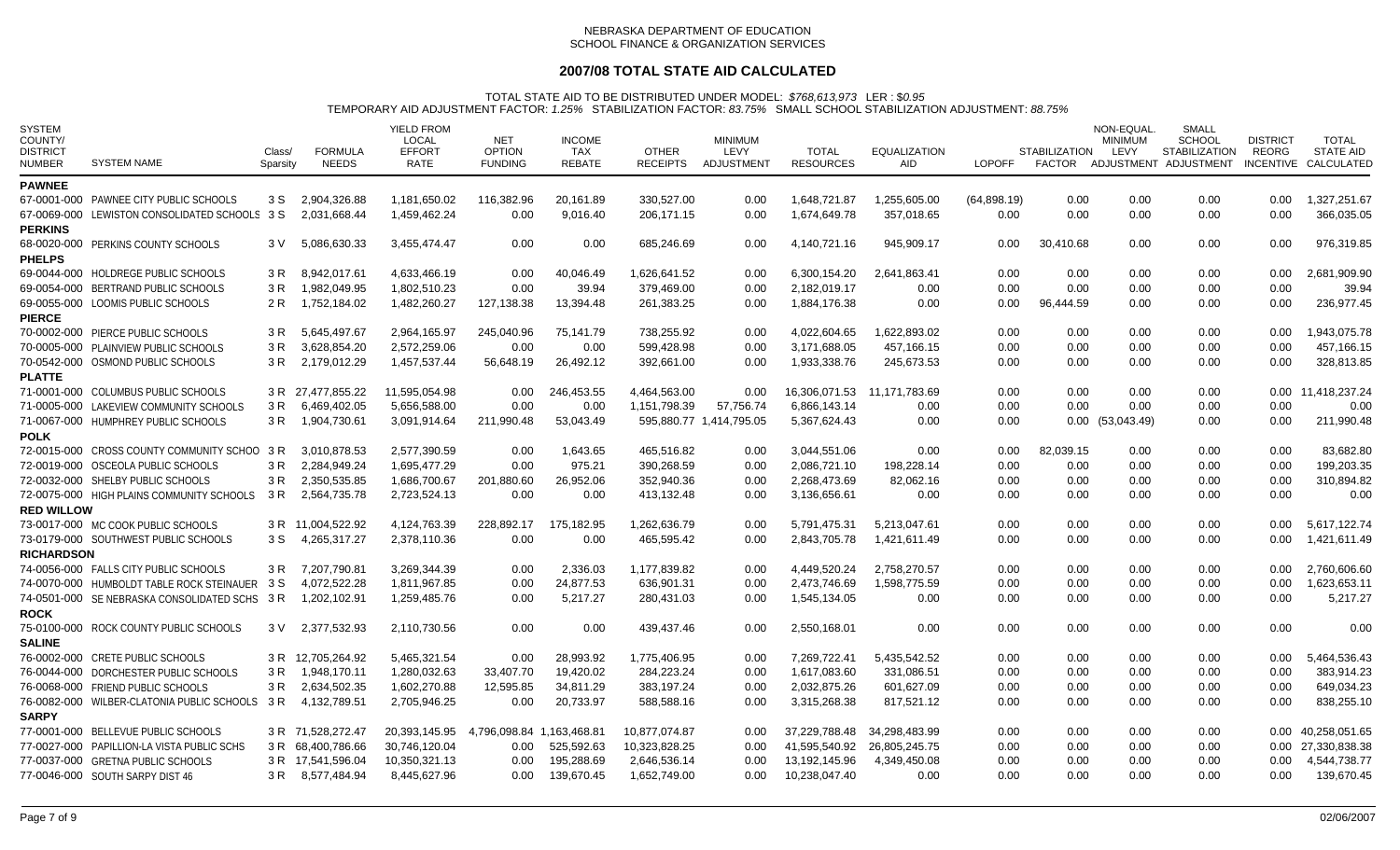# **2007/08 TOTAL STATE AID CALCULATED**

| <b>SYSTEM</b><br>COUNTY/<br><b>DISTRICT</b><br><b>NUMBER</b> | <b>SYSTEM NAME</b>                            | Class/<br>Sparsity | <b>FORMULA</b><br><b>NEEDS</b> | YIELD FROM<br>LOCAL<br><b>EFFORT</b><br>RATE | <b>NET</b><br><b>OPTION</b><br><b>FUNDING</b> | <b>INCOME</b><br>TAX<br><b>REBATE</b> | <b>OTHER</b><br><b>RECEIPTS</b> | <b>MINIMUM</b><br>LEVY<br>ADJUSTMENT | <b>TOTAL</b><br><b>RESOURCES</b> | <b>EQUALIZATION</b><br><b>AID</b> | <b>LOPOFF</b> | <b>STABILIZATION</b> | NON-EQUAL<br><b>MINIMUM</b><br>LEVY | <b>SMALL</b><br><b>SCHOOL</b><br><b>STABILIZATION</b><br>FACTOR ADJUSTMENT ADJUSTMENT | <b>DISTRICT</b><br>REORG | TOTAL<br><b>STATE AID</b><br>INCENTIVE CALCULATED |
|--------------------------------------------------------------|-----------------------------------------------|--------------------|--------------------------------|----------------------------------------------|-----------------------------------------------|---------------------------------------|---------------------------------|--------------------------------------|----------------------------------|-----------------------------------|---------------|----------------------|-------------------------------------|---------------------------------------------------------------------------------------|--------------------------|---------------------------------------------------|
| <b>SAUNDERS</b>                                              |                                               |                    |                                |                                              |                                               |                                       |                                 |                                      |                                  |                                   |               |                      |                                     |                                                                                       |                          |                                                   |
|                                                              | 78-0001-000 ASHLAND-GREENWOOD PUBLIC SCH: 3 R |                    | 6.495.617.02                   | 3.702.583.86                                 | 0.00                                          | 50.760.70                             | 846.728.90                      | 0.00                                 | 4.600.073.46                     | 1.895.543.56                      | 0.00          | 0.00                 | 0.00                                | 0.00                                                                                  | 0.00                     | 1.946.304.26                                      |
|                                                              | 78-0009-000 YUTAN PUBLIC SCHOOLS              | 3 R                | 4,179,987.54                   | 1,483,161.96                                 | 238,705.40                                    | 64,927.31                             | 573,764.34                      | 0.00                                 | 2.360.559.02                     | 1,819,428.53                      | 0.00          | 0.00                 | 0.00                                | 0.00                                                                                  | 0.00                     | 2,123,061.24                                      |
|                                                              | 78-0039-000 WAHOO PUBLIC SCHOOLS              | 3 R                | 6,965,135.22                   | 4,463,723.53                                 | 3,721.69                                      | 139,176.58                            | 1,040,571.47                    | 0.00                                 | 5,647,193.27                     | 1,317,941.95                      | 0.00          | 0.00                 | 0.00                                | 0.00                                                                                  | 0.00                     | 1,460,840.22                                      |
|                                                              | 78-0072-000 MEAD PUBLIC SCHOOLS               | 3 R                | 1,909,873.91                   | 1,573,610.68                                 | 0.00                                          | 2,737.86                              | 335,251.68                      | 0.00                                 | 1,911,600.22                     | 0.00                              | 0.00          | 109.114.93           | 0.00                                | 0.00                                                                                  | 0.00                     | 111,852.78                                        |
|                                                              | 78-0104-000 PRAGUE PUBLIC SCHOOLS             | 2 R                | 1.129.737.29                   | 716.464.09                                   | 0.00                                          | 0.00                                  | 232.505.03                      | 0.00                                 | 948.969.12                       | 180,768.17                        | 0.00          | 7,414.77             | 0.00                                | 0.00                                                                                  | 0.00                     | 188,182.93                                        |
|                                                              | 78-0107-000 CEDAR BLUFFS PUBLIC SCHOOLS       | 3 R                | 2,082,321.65                   | 1,172,324.78                                 | 0.00                                          | 11,025.75                             | 396,875.67                      | 0.00                                 | 1,580,226.20                     | 502,095.45                        | 0.00          | 0.00                 | 0.00                                | 227,922.44                                                                            | 0.00                     | 741,043.64                                        |
| <b>SCOTTS BLUFF</b>                                          |                                               |                    |                                |                                              |                                               |                                       |                                 |                                      |                                  |                                   |               |                      |                                     |                                                                                       |                          |                                                   |
|                                                              | 79-0002-000 MINATARE PUBLIC SCHOOLS           | 3 R                | 1.901.260.35                   | 280.415.42                                   | 148,223.33                                    | 23,769.68                             | 260.581.21                      | 0.00                                 | 712.989.64                       | 1.188.270.71                      | 0.00          | 0.00                 | 0.00                                | 0.00                                                                                  | 0.00                     | 1.360.263.72                                      |
|                                                              | 79-0011-000 MORRILL PUBLIC SCHOOLS            | 3 R                | 3,913,123.98                   | 1,728,160.10                                 | 0.00                                          | 0.00                                  | 519,227.45                      | 0.00                                 | 2,247,387.55                     | 1,665,736.44                      | 0.00          | 0.00                 | 0.00                                | 0.00                                                                                  | 0.00                     | 1,665,736.44                                      |
|                                                              | 79-0016-000 GERING PUBLIC SCHOOLS             |                    | 3 R 16.223.442.29              | 4,533,868.70                                 | 0.00                                          | 0.00                                  | 2,161,696.00                    | 0.00                                 | 6,695,564.70                     | 9,527,877.59                      | 0.00          | 0.00                 | 0.00                                | 0.00                                                                                  | 0.00                     | 9.527.877.59                                      |
|                                                              | 79-0031-000 MITCHELL PUBLIC SCHOOLS           | 3 R                | 4,947,415.64                   | 1,642,740.07                                 | 93,073.52                                     | 62,845.89                             | 544,787.00                      | $0.00\,$                             | 2.343.446.48                     | 2,603,969.15                      | 0.00          | 0.00                 | 0.00                                | 0.00                                                                                  | 0.00                     | 2,759,888.57                                      |
|                                                              | 79-0032-000 SCOTTSBLUFF PUBLIC SCHOOLS        |                    | 3 R 21,384,996.81              | 9,624,820.40                                 | 0.00                                          | 106,415.00                            | 3,391,777.24                    | 0.00                                 | 13,123,012.64                    | 8,261,984.17                      | 0.00          | 0.00                 | 0.00                                | 0.00                                                                                  | 0.00                     | 8,368,399.18                                      |
| <b>SEWARD</b>                                                |                                               |                    |                                |                                              |                                               |                                       |                                 |                                      |                                  |                                   |               |                      |                                     |                                                                                       |                          |                                                   |
|                                                              | 80-0005-000 MILFORD PUBLIC SCHOOLS            | 3 R                | 5,678,377.04                   | 2,759,348.45                                 | 159,117.92                                    | 83,677.51                             | 888,429.75                      | 0.00                                 | 3,890,573.63                     | 1,787,803.42                      | 0.00          | 0.00                 | 0.00                                | 0.00                                                                                  | 0.00                     | 2,030,598.84                                      |
|                                                              | 80-0009-000 SEWARD PUBLIC SCHOOLS             |                    | 3 R 11,137,210.75              | 7,151,211.60                                 | 0.00                                          | 90,633.36                             | 2,239,985.84                    | 0.00                                 | 9,481,830.81                     | 1,655,379.94                      | 0.00          | 0.00                 | 0.00                                | 0.00                                                                                  | 0.00                     | 1,746,013.31                                      |
|                                                              | 80-0567-000 CENTENNIAL PUBLIC SCHOOLS         | 3 R                | 4,453,623.83                   | 4,722,041.35                                 | 0.00                                          | 4,809.63                              | 862,908.12                      | 82,014.40                            | 5,671,773.50                     | 0.00                              | 0.00          | 0.00                 | (4,809.63)                          | 0.00                                                                                  | 0.00                     | 0.00                                              |
| <b>SHERIDAN</b>                                              |                                               |                    |                                |                                              |                                               |                                       |                                 |                                      |                                  |                                   |               |                      |                                     |                                                                                       |                          |                                                   |
|                                                              | 81-0003-000 HAY SPRINGS PUBLIC SCHOOLS        | 3 V                | 2.508.386.12                   | 709.974.51                                   | 125,223.53                                    | 20,140.06                             | 252.029.69                      | 0.00                                 | 1,107,367.79                     | 1,401,018.32                      | (336, 234.14) | 0.00                 | 0.00                                | 0.00                                                                                  | 0.00                     | 1.210.147.78                                      |
|                                                              | 81-0010-000 GORDON-RUSHVILLE PUBLIC SCHS      | 3 V                | 8,753,114.59                   | 3,742,709.04                                 | 0.00                                          | 0.00                                  |                                 | 915,790.53 1,027,866.09              | 5,686,365.67                     | 3,066,748.92                      | 0.00          | 0.00                 | 0.00                                | 0.00                                                                                  | 0.00                     | 3,066,748.92                                      |
| <b>SHERMAN</b>                                               |                                               |                    |                                |                                              |                                               |                                       |                                 |                                      |                                  |                                   |               |                      |                                     |                                                                                       |                          |                                                   |
|                                                              | 82-0001-000 LOUP CITY PUBLIC SCHOOLS          | 3 S                | 3,467,011.75                   | 2,058,329.83                                 | 0.00                                          | 0.00                                  | 445,207.00                      | 0.00                                 | 2,503,536.83                     | 963,474.92                        | 0.00          | 0.00                 | 0.00                                | 0.00                                                                                  | 0.00                     | 963,474.92                                        |
|                                                              | 82-0015-000 LITCHFIELD PUBLIC SCHOOLS         | 2 S                | 1,507,073.51                   | 899,286.36                                   | 0.00                                          | 670.08                                | 183,790.16                      | 0.00                                 | 1,083,746.60                     | 423,326.91                        | 0.00          | 0.00                 | 0.00                                | 0.00                                                                                  | 0.00                     | 423,996.99                                        |
| <b>SIOUX</b>                                                 |                                               |                    |                                |                                              |                                               |                                       |                                 |                                      |                                  |                                   |               |                      |                                     |                                                                                       |                          |                                                   |
|                                                              | 83-0500-000 SIOUX COUNTY PUBLIC SCHOOLS       | 3 V                | 1,508,357.86                   | 2,423,699.54                                 | 0.00                                          | 0.00                                  | 209,285.21                      | 868,704.94                           | 3,501,689.69                     | 0.00                              | 0.00          | 0.00                 | 0.00                                | 0.00                                                                                  | 0.00                     | 0.00                                              |
| <b>STANTON</b>                                               |                                               |                    |                                |                                              |                                               |                                       |                                 |                                      |                                  |                                   |               |                      |                                     |                                                                                       |                          |                                                   |
|                                                              | 84-0003-000 STANTON COMMUNITY SCHOOLS         | 3 R                | 3,683,052.93                   | 1,900,269.72                                 | 0.00                                          | 0.00                                  | 609,411.02                      | 0.00                                 | 2,509,680.75                     | 1,173,372.18                      | 0.00          | 0.00                 | 0.00                                | 0.00                                                                                  | 0.00                     | 1,173,372.18                                      |
| <b>THAYER</b>                                                |                                               |                    |                                |                                              |                                               |                                       |                                 |                                      |                                  |                                   |               |                      |                                     |                                                                                       |                          |                                                   |
|                                                              | 85-0060-000 DESHLER PUBLIC SCHOOLS            | 3 R                | 2,158,877.87                   | 1.528.033.41                                 | 304,490.05                                    | 27,135.75                             | 289,898.02                      | 0.00                                 | 2,149,557.22                     | 9,320.65                          | 0.00          | 0.00                 | 0.00                                | 0.00                                                                                  | 0.00                     | 340,946.44                                        |
|                                                              | 85-0070-000 THAYER CENTRAL COMMUNITY SCHS 3 S |                    | 4,145,150.10                   | 2,530,957.34                                 | 0.00                                          | 0.00                                  | 674,643.10                      | 0.00                                 | 3,205,600.44                     | 939,549.66                        | 0.00          | 0.00                 | 0.00                                | 0.00                                                                                  | 0.00                     | 939,549.66                                        |
|                                                              | 85-2001-000 BRUNING-DAVENPORT UNIFIED SYS     | 2 S                | 1.845.189.36                   | 2,477,035.76                                 | 0.00                                          | 6,007.76                              | 355,109.91                      | 117,594.01                           | 2,955,747.44                     | 0.00                              | 0.00          | 0.00                 | (6,007.76)                          | 0.00                                                                                  | 0.00                     | 0.00                                              |
| <b>THOMAS</b>                                                |                                               |                    |                                |                                              |                                               |                                       |                                 |                                      |                                  |                                   |               |                      |                                     |                                                                                       |                          |                                                   |
|                                                              | 86-0001-000 THEDFORD PUBLIC SCHOOLS           | 2 V                | 1,541,385.83                   | 1,032,034.89                                 | 0.00                                          | 0.00                                  | 201,477.44                      | 0.00                                 | 1,233,512.33                     | 307,873.49                        | 0.00          | 0.00                 | 0.00                                | 0.00                                                                                  | 0.00                     | 307,873.49                                        |
| <b>THURSTON</b>                                              |                                               |                    |                                |                                              |                                               |                                       |                                 |                                      |                                  |                                   |               |                      |                                     |                                                                                       |                          |                                                   |
|                                                              | 87-0001-000 PENDER PUBLIC SCHOOLS             | 3 R                | 2.736.674.13                   | 1.908.841.78                                 | 0.00                                          | 6,374.85                              | 563,047.81                      | 0.00                                 | 2,478,264.45                     | 258,409.68                        | 0.00          | 0.00                 | 0.00                                | 0.00                                                                                  | 0.00                     | 264,784.53                                        |
|                                                              | 87-0013-000 WALTHILL PUBLIC SCHOOLS           | 3 R                | 2.882.917.54                   | 508.090.38                                   | 0.00                                          | 0.00                                  | 403,142.00                      | 0.00                                 | 911,232.38                       | 1,971,685.16                      | 0.00          | 0.00                 | 0.00                                | 0.00                                                                                  | 0.00                     | 1.971.685.16                                      |
|                                                              | 87-0016-000 UMO N HO N NATION PUBLIC SCHS     | 3 R                | 3,776,600.30                   | 54,809.09                                    | 0.00                                          | 0.00                                  | 521,243.00                      | $0.00\,$                             | 576,052.09                       | 3,200,548.21                      | 0.00          | 0.00                 | 0.00                                | 0.00                                                                                  | 0.00                     | 3,200,548.21                                      |
|                                                              | 87-0017-000 WINNEBAGO PUBLIC SCHOOLS          | 3 R                | 4,993,030.00                   | 262,890.90                                   | 0.00                                          | 0.00                                  | 943,630.00                      | 0.00                                 | 1,206,520.90                     | 3,786,509.10                      | 0.00          | 0.00                 | 0.00                                | 0.00                                                                                  | 0.00                     | 3,786,509.10                                      |
| <b>VALLEY</b>                                                |                                               |                    |                                |                                              |                                               |                                       |                                 |                                      |                                  |                                   |               |                      |                                     |                                                                                       |                          |                                                   |
|                                                              | 88-0005-000 ORD PUBLIC SCHOOLS                | 3 S                | 5.607.058.11                   | 2,833,583.54                                 | 0.00                                          | 0.00                                  | 631,417.51                      | 0.00                                 | 3,465,001.06                     | 2,142,057.06                      | 0.00          | 0.00                 | 0.00                                | 0.00                                                                                  | 0.00                     | 2,142,057.06                                      |
|                                                              | 88-0021-000 ARCADIA PUBLIC SCHOOLS            | 2 S                | 1,186,559.27                   | 559,975.63                                   | 108,773.76                                    | 10,367.73                             | 160,735.00                      | 0.00                                 | 839,852.12                       | 346,707.15                        | 0.00          | 0.00                 | 0.00                                | 0.00                                                                                  | 0.00                     | 465,848.64                                        |